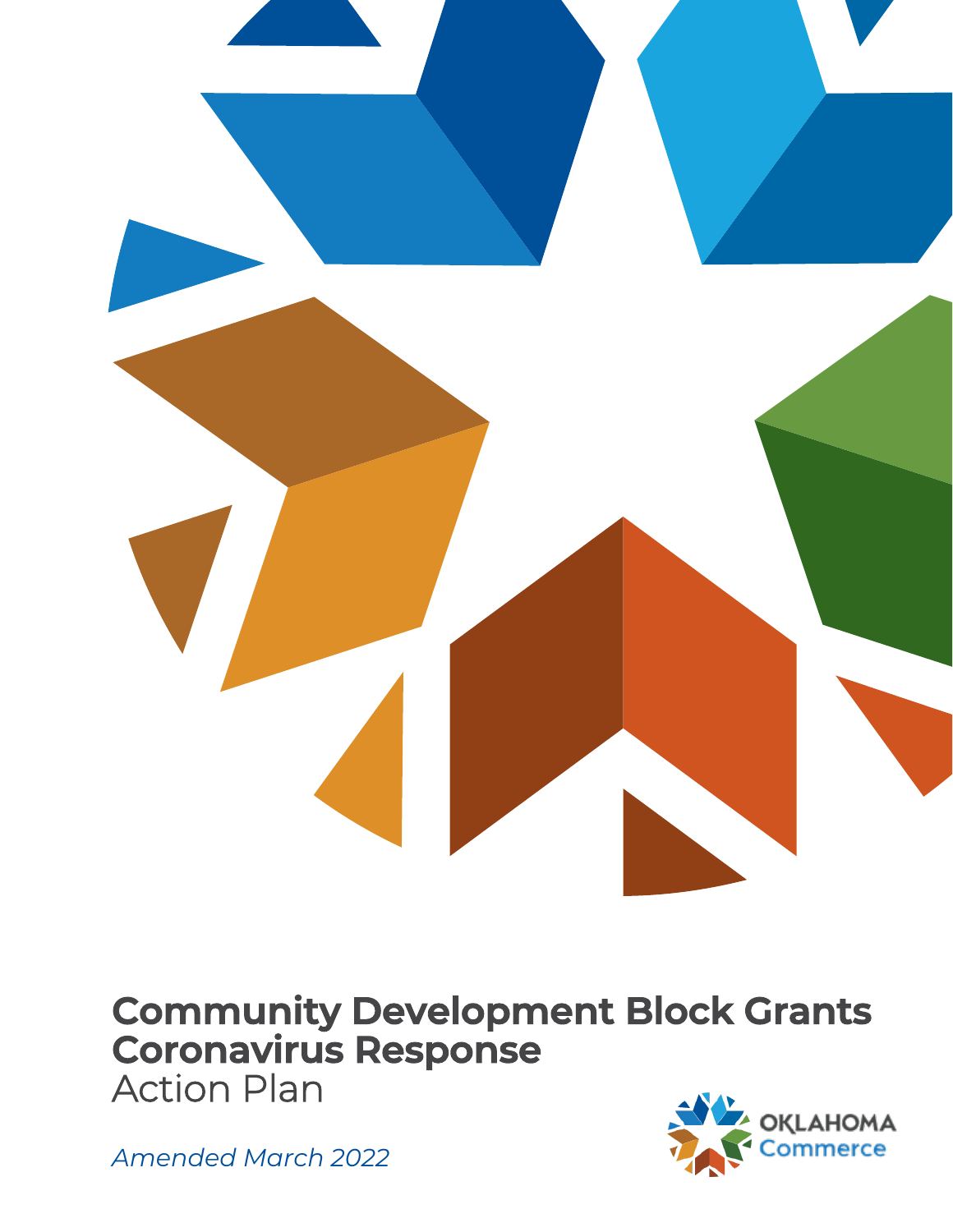# **Table of Contents**

| 7. Applicant/Recipient Disclosure/Update Report - HUD Form 288015 |  |
|-------------------------------------------------------------------|--|
|                                                                   |  |
|                                                                   |  |
|                                                                   |  |
|                                                                   |  |
|                                                                   |  |
|                                                                   |  |
|                                                                   |  |
|                                                                   |  |
|                                                                   |  |
|                                                                   |  |
|                                                                   |  |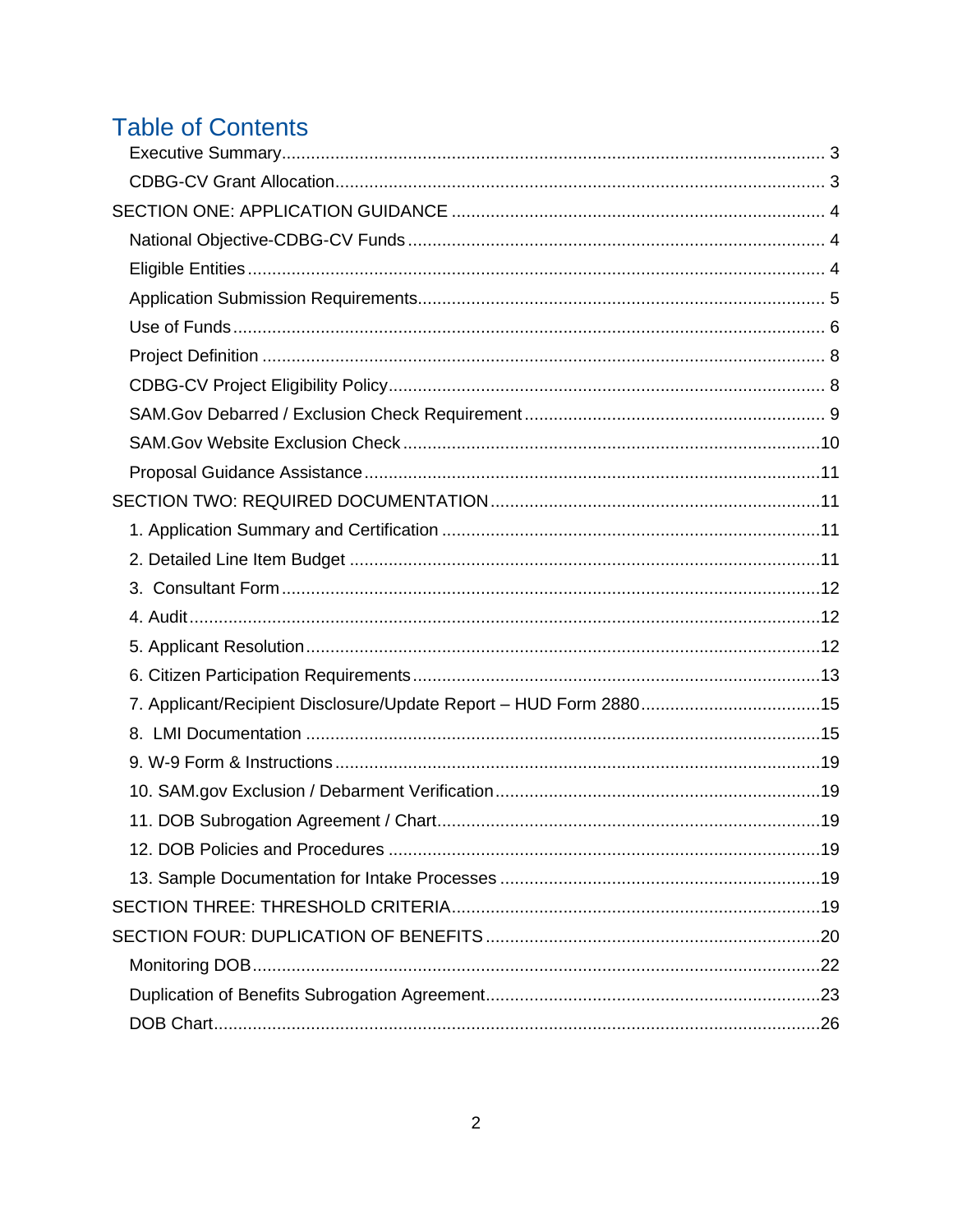# <span id="page-2-0"></span>**Executive Summary**

On January 21, 2020, the Centers for Disease Control and Prevention (CDC) confirmed the first case in the United States of a Coronavirus known by several names, including novel Coronavirus, and SARS-CoV-2, and which causes the disease commonly referred to as COVID-19. On March 27, 2020, President Trump signed the Coronavirus Aid, Relief, and Economic Security Act (Public Law 116-136) (CARES Act). The CARES Act makes available \$5 billion in CDBG-CV Coronavirus response (CDBG-CV) funds to prevent, prepare for, and respond to Coronavirus. In the CARES Act and this notice, the term "Coronavirus" means SARS-CoV-2 or another Coronavirus with pandemic potential.

CDBG-CV grants are a flexible source of assistance for addressing the health and economic challenges brought on by the Coronavirus pandemic. These funds are intended to pay costs not covered by other forms of assistance and specifically benefit persons of low and moderate income. The Federal Register further details the rules, waivers and alternative requirements for CDBG-CV (Vol. 85, No.162, 51459).

### **Program Modifications defined in the CARES ACT**

The Community Fund in Title XII of Division B of the CARES ACT modifies several CDBG-CV requirements in response to the Coronavirus such as:

- The elimination of the public service cap on funds.
- A 5-day public comment period to expedite funds being awarded.

• Virtual public hearings – As long as social distancing and limited public gatherings is encouraged, grantees may hold virtual meetings if there is reasonable notice to the public, timely responses from local officials, and public access to all questions and responses.

• Reimbursement of costs regardless of the date incurred if they are on or after January 21, 2020- the first known day of infection in the United States.

# <span id="page-2-1"></span>**CDBG-CV Grant Allocation**

| <b>HUD Allocation:</b>            | \$8,680,036    |
|-----------------------------------|----------------|
| Less State Administration:        | \$434,001.80   |
| Less State Technical Assistance:  | \$173,600.72   |
| Total available for distribution: | \$8,072.433.48 |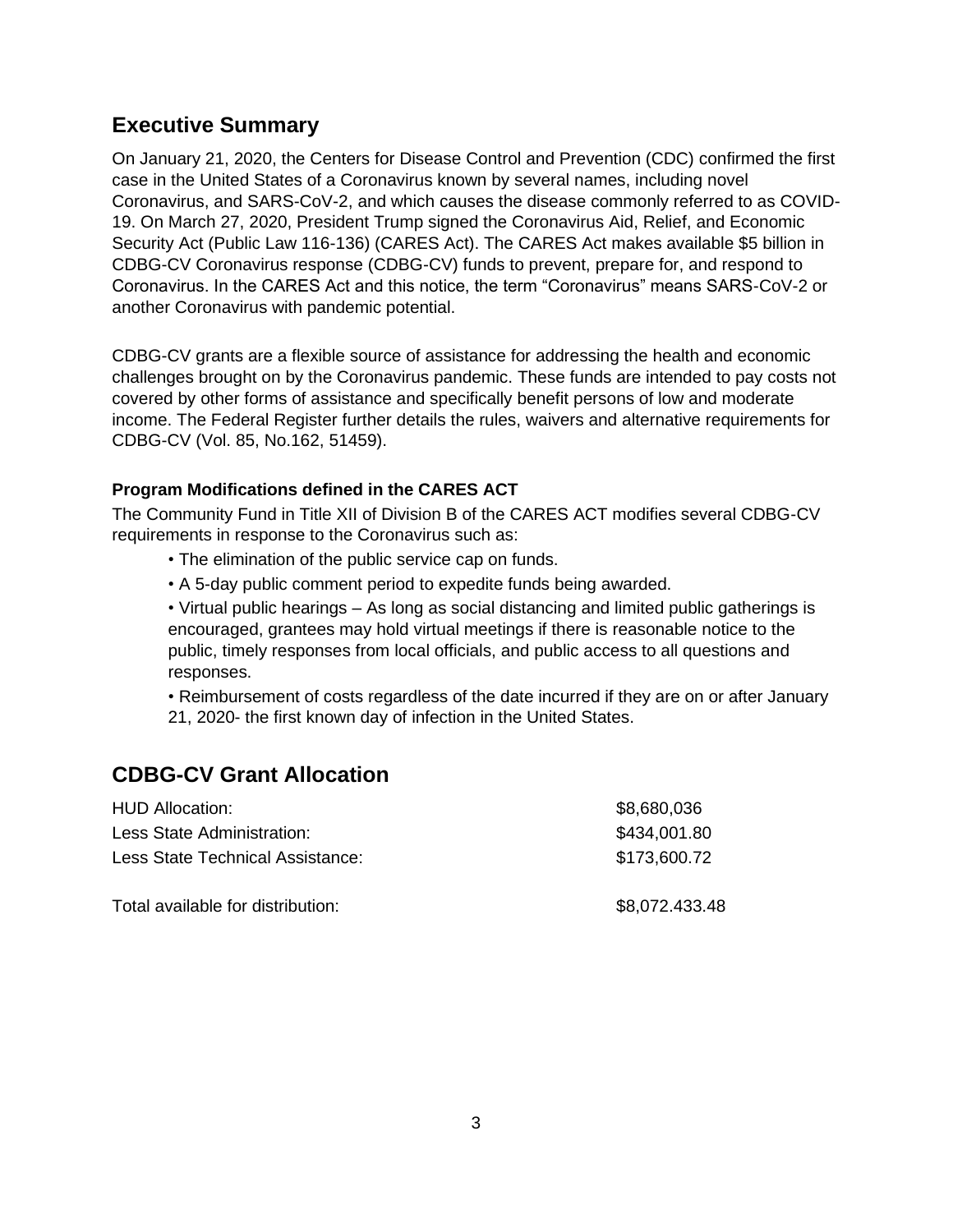# <span id="page-3-0"></span>**SECTION ONE: APPLICATION GUIDANCE**

The purpose of this Application Guide is to provide guidance in preparing a Community Development Block Grant – CARES Act (CDBG-CV) application. **Applications must be submitted by 5:00 p.m. (CST), February 1, 2021.** Applications received after the due date will **not** be considered for funding.

Applicants are required to complete and submit their application and applicable attachments online at the following OKGrants web address: https://grants.ok.gov. Application Guidelines and specific program requirements can be found at the OKGrants web address. *Applicants should review the Application Guidelines before completing the online application.*

# <span id="page-3-1"></span>**National Objective-CDBG-CV Funds**

The primary National Objective of the Community Development Block Grant – CARES Act (CDBG-CV) Program is to meet the Low- and Moderate-Income (LMI) national objective. The use of the "benefit to low and moderate income persons" CDBG-CV National Objective is considered a funding **PRIORITY** under the State's CDBG-CV Program and is treated as such under the State's individual CDBG-CV set-asides document for the achievement of the low and moderate income National Objective as delineated in 24 CFR §570.483 (Criteria for National Objectives). At least 70 percent of CDBG-CV funds must assist in activities that are LMI. The remaining 30 percent may be used for activities that meet the Urgent Need national objective. The purpose of the CDBG-CV program is to prevent, prepare for, and respond to Coronavirus.

To meet the Urgent Need national objective criteria at 24 CFR 570.208(c) (entitlements) and 570.483(d) (states), a grantee (or in the case of the State CDBG-CV program, a unit of general local government or a state, if the state is carrying out activities directly as authorized by section III.B.6.(b)(i)) must certify that:

(1) the activity is designed to alleviate existing conditions;

(2) those existing conditions pose a serious and immediate threat to the health or welfare of the community and are of recent origin or recently became urgent; and

(3) that the grantee, state, or unit of general local government is unable to finance the activity on its own, and that other sources of funds are not available.

# <span id="page-3-2"></span>**Eligible Entities**

Eligible applicants for the CDBG-CV Program are units of local government with a 2010 U.S. Census Bureau population estimate of 15,000 to 50,000 or currently are not HUD designated entitlement communities eligible to participate in the FY 2020 category. Oklahoma's entitlement cities are Edmond, Enid, Lawton, Midwest City, Moore, Norman, Oklahoma City, Shawnee, and Tulsa as well as the units of local government participating in the CDBG-CV Urban County Designation for Tulsa County which consists of the following:

City of Bixby City of Jenks Town of Skiatook City of Broken Arrow City of Owasso Town of Sperry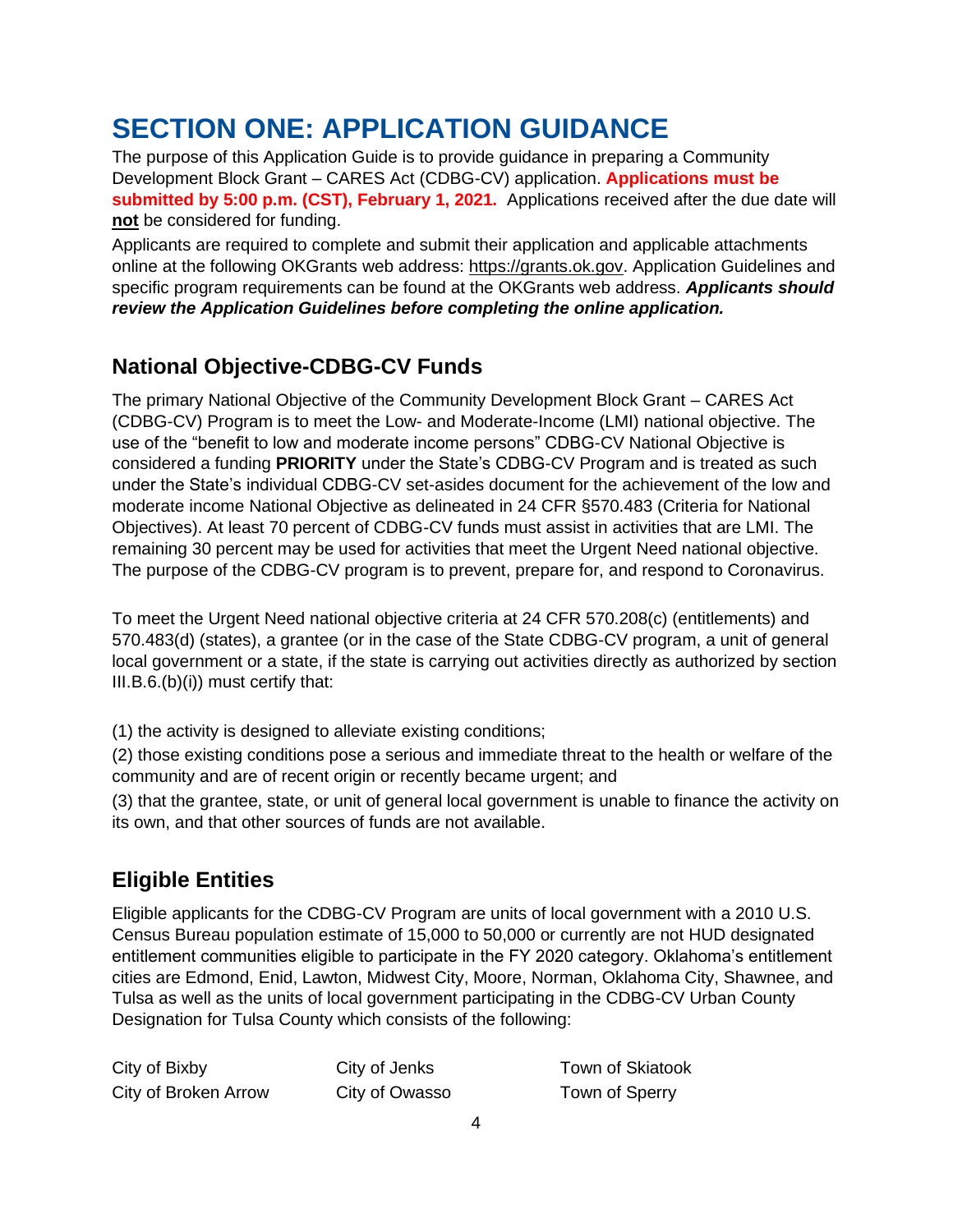City of Glenpool City of Sapulpa

## <span id="page-4-0"></span>**Application Submission Requirements**

Based on population criteria previously stated, there are currently eighteen (18) units of local governments eligible to participate in this round of CDBG-CV funding. A Letter of Interest was sent out twice, once on May 08, 2020 and again on August 07, 2020. Reponses were due back by May 22, 2020 and August 21, 2020. The Letter of Interest was used to determine needs in Oklahoma and was not used as a formal application tool.

The total amount of funding available for the 2020 CDBG-CV program is \$8,680,036. The funds will be allocated among the participating communities. The below table shows all eligible (based on population) 2020 Units of Local Governments.

| $\mathbf 1$ .             | 2020 Units of<br>Local<br>Governments<br>Ada |
|---------------------------|----------------------------------------------|
|                           |                                              |
| 2.                        | Altus                                        |
| $\overline{3}$ .          | Ardmore                                      |
| $\overline{\mathbf{4}}$ . | <b>Bartlesville</b>                          |
| 5.                        | <b>Bethany</b>                               |
| 6.                        | Chickasha                                    |
| 7.                        | Claremore                                    |
| $\overline{8}$ .          | Del City                                     |
| 9.                        | Duncan                                       |
| 10.                       | Durant                                       |
| 11.                       | El Reno                                      |
| 12.                       | <b>McAlester</b>                             |
| 13.                       | Muskogee                                     |
| 14.                       | Mustang                                      |
| 15.                       | Ponca City                                   |
| 16.                       | <b>Stillwater</b>                            |
| 17.                       | Tahlequah                                    |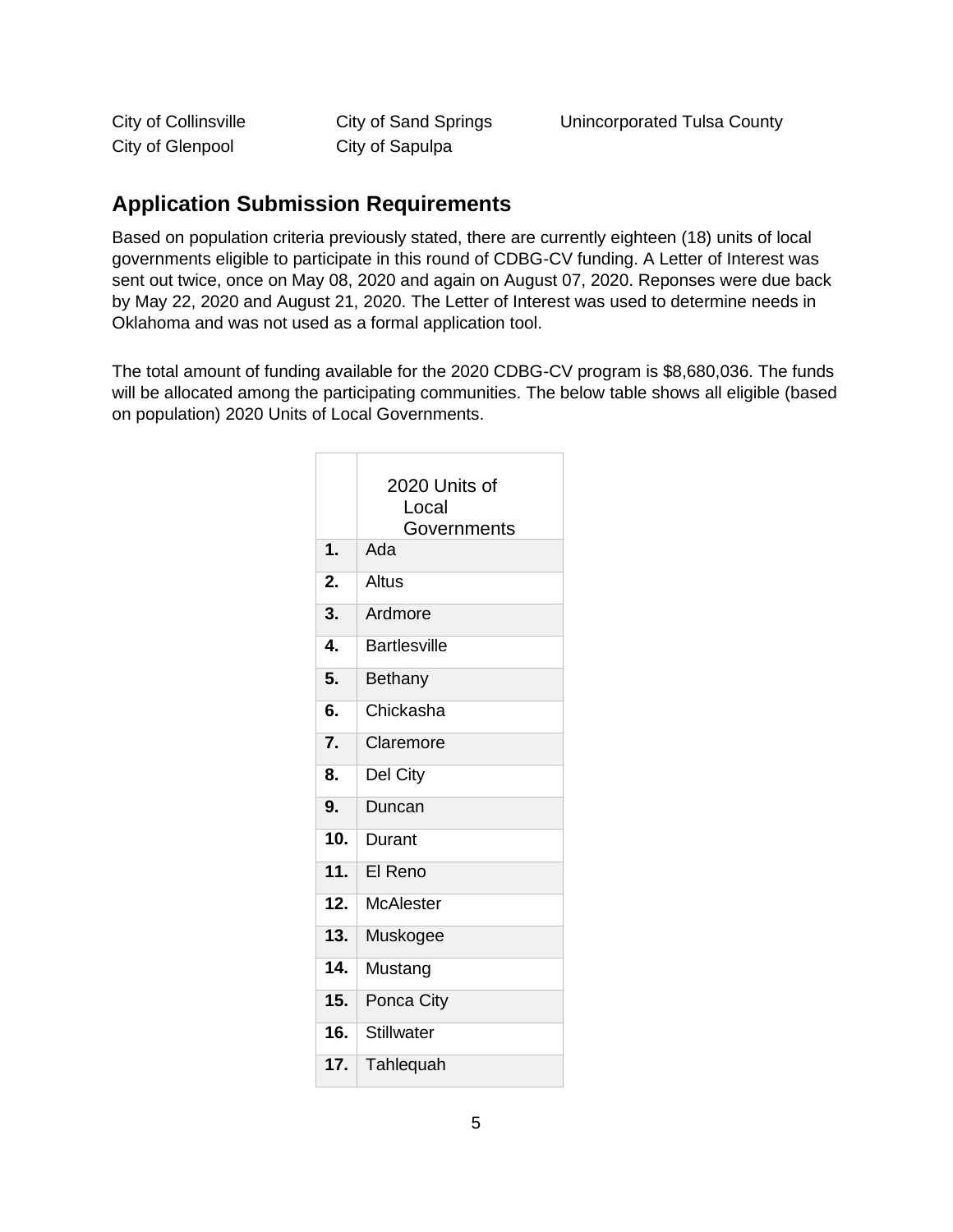**18.** Yukon

## <span id="page-5-0"></span>**Use of Funds**

Under the CDBG-CV Program all activities must be used to prevent, prepare for, and respond to Coronavirus and cannot be used for any other purpose. All activities must be in relation to the virus and have started after the first case of the Coronavirus identified in the US on January 21, 2020. Applicants will be required to provide a narrative on how each activity applied for was affected by COVID-19.

Eligible activities will include:

### • **Utility Assistance- (up to six months of assistance)**

Includes assistance for water, gas, and electric for individuals who are delinquent on their bills due to the effects of COVID-19.

### • **Rental Assistance- (up to six months of assistance)**

Provides assistance to households who have experienced a loss of income due to COVID-19 for up to six months. Assistance may cover past due arrears and payments to bring beneficiary current. Expenses must have accumulated on or after January 21, 2020.

o Maximum amount of assistance per month must at least meet rent reasonableness standards (24 CFR 888 and 24 CFR 982.503). You may also use the following Fair Market Rent (24 CFR 982.507.2) values found at (https://www.huduser.gov/portal/datasets/fmr.html)

### • **Medical Assistance**

Medical Assistance includes supplies and equipment to adhere to social distancing guidelines, prevent the further spread of Coronavirus, and support a community's recovery from the Coronavirus outbreak. This assistance includes supporting the growing number of mental health services necessary during the outbreak and in relation to the safer-at-home policy and social distancing measures. Assistance will support programs that require personal protective equipment (PPE) to protect employees and the public, as well as the expansion of public services that adhere to social distancing guidelines and directly serve LMI individuals. Activities may include:

- $\circ$  Personal protective equipment (PPE) to protect employees or the general public from further spreading/contracting Coronavirus in hospitals, mental health facilities, and public transportation vehicles;
- o Equipment and chemicals for sanitation of facilities; and
- o Coronavirus testing kits for LMI individuals.

### • **Mental Health Assistance**

Mental Health Assistance includes supplies and services for mental health in relation to the rise in number of mental health cases, as well as a need to maintain social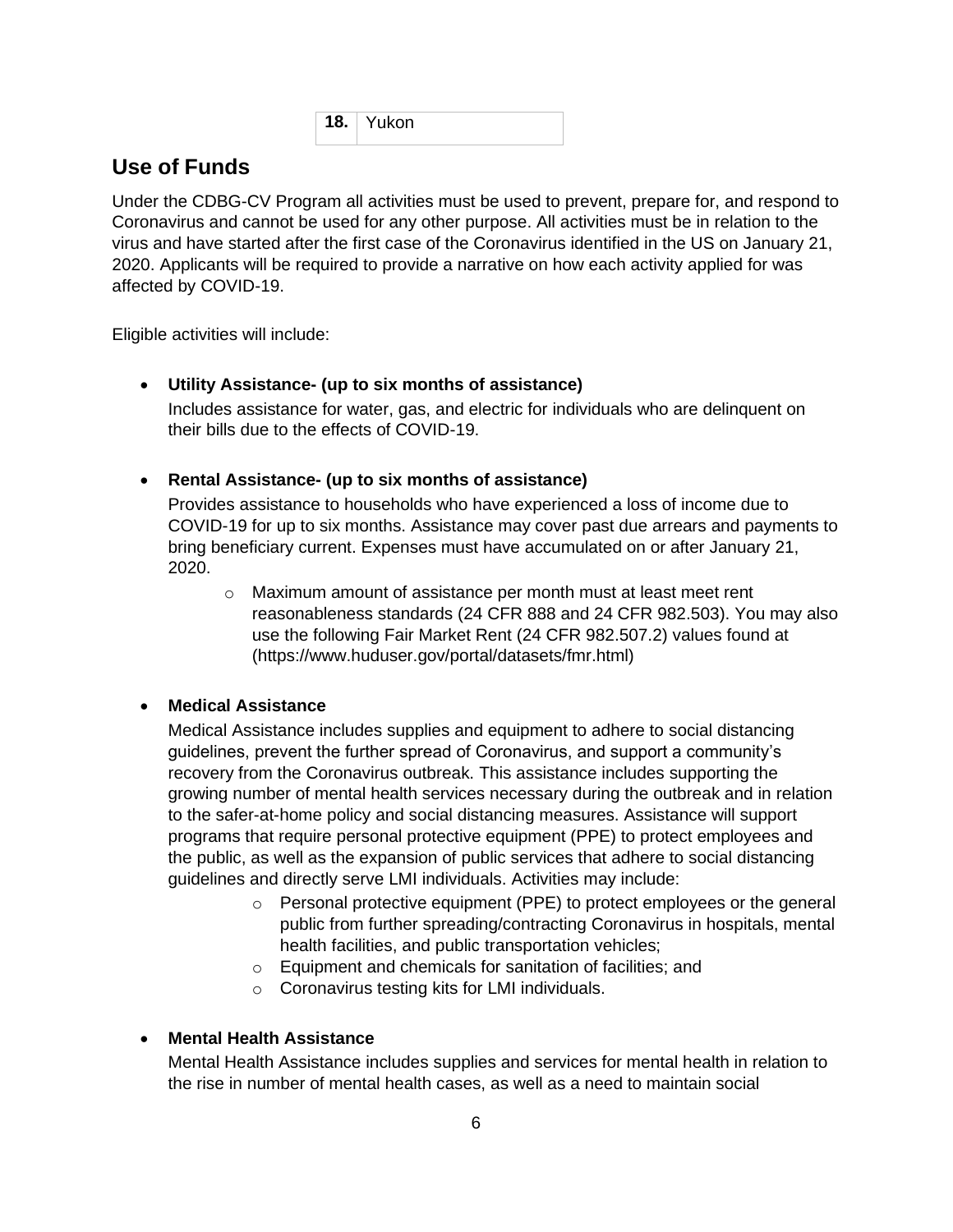distancing. This assistance will support activities that expand mental health services that have experienced an upward trend in mental health needs since January 21, 2020, as well as offer mental health services at a distance. Activities may include:

- o PPE for mental health workers;
- o Equipment and chemicals for sanitation of facilities;
- o Electronics configured to serve only as a form of mental health service and to adhere to social distancing guidelines that will be provided to LMI individuals; and
- $\circ$  Data plans (2-year max) for electronic equipment for socially distanced mental health services. Subrecipient contracts cannot be closed until 2 year contract has expired for data plan.

### • **Nutrition Assistance**

Nutrition Assistance includes supplies and equipment necessary to support LMI individuals affected by the economic hardships due to the Coronavirus outbreak and the safer-at-home policy enacted by Governor Stitt on March 24th, 2020.

- o Perishable and non-perishable foods, PPE, and necessary equipment to serve food to LMI individuals while maintaining social distancing for programs such as:
	- □ Food banks;
	- Drive- thru food pickups; and
	- D Direct home food delivery

### • **Daycare or After-School Assistance**

Daycare or after-school services will include assistance made directly to the daycare or after-school service program for persons that need care for their children due to work hours, job changes, or other issues directly related to COVID-19. These services are generally offered only for children under the age of 13.

### • **Job Training Assistance**

Job training assistance will be provided to carry out job training in communities or neighborhoods affected by coronavirus-related job loss to revitalize the affected labor force or to help workers re-train for expanding sectors. Includes assistance to increase self-sufficiency such as:

- o Literacy;
- o Independent living skills;
- o Resume writing;
- o Job coaching;
- o Job retention training; or
- o Training students in a particular field or skill when there is no tie to a specific position or business.

### • **Rehabilitation Assistance**

Rehabilitation Assistance will include the rehabilitation of a commercial building or public facility to improve indoor air quality and ventilation to prevent the spread of Coronavirus. This could include, but is not limited to: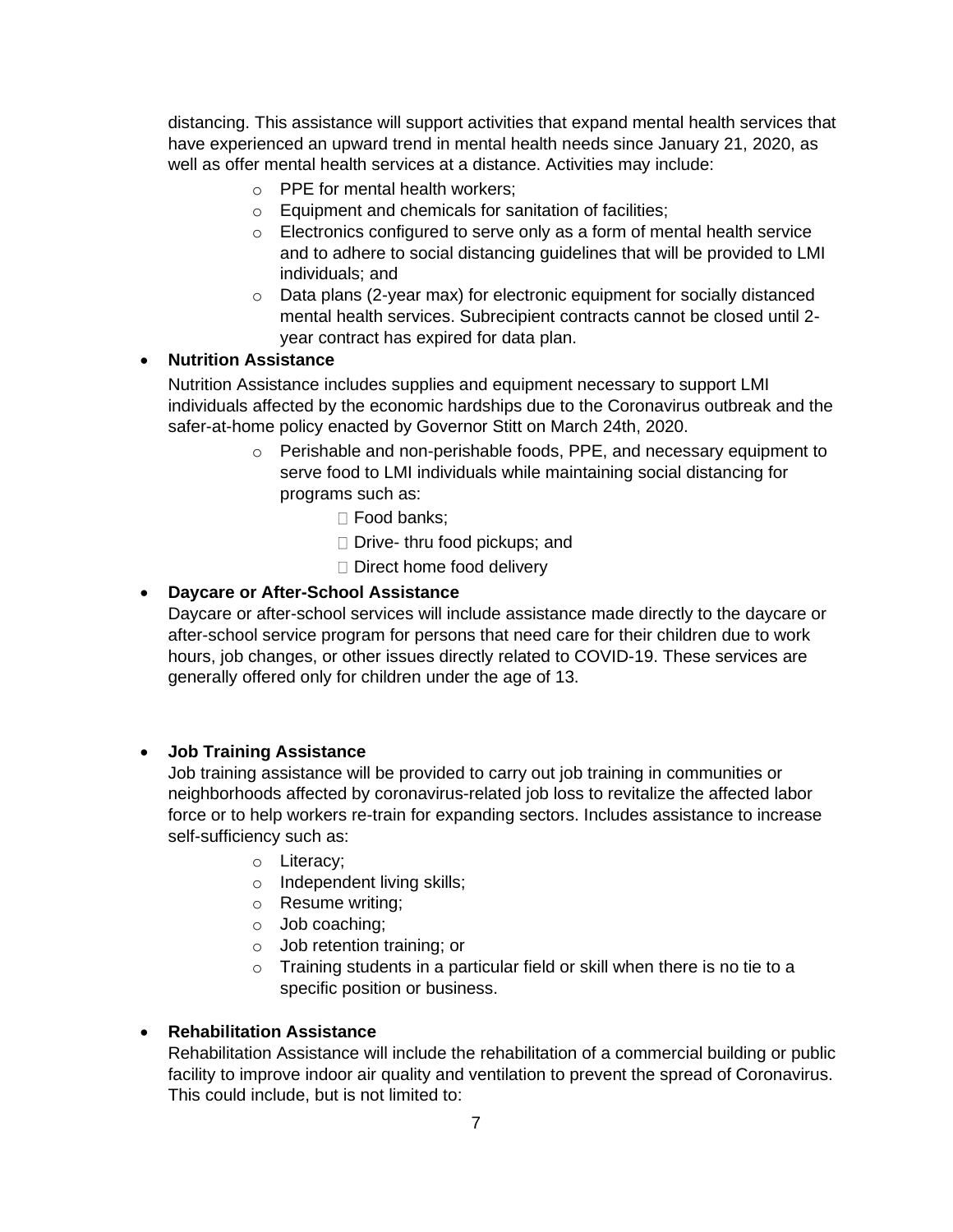- o Replacing the HVAC system;
- o Replacing other systems that affect air quality; or
- o Adding operable windows.

CDBG-CV funds may be used to provide emergency payments for utility, rental or food assistance for up to six months. Such payments are eligible as a public service. Payments for assistance must be made to the provider on behalf of the individual or family and not directly to an individual or family in the form of income payments, debit cards, or similar direct income payments. Grantees must document, in their policies and procedures, how they will determine the amount of assistance to be provided is necessary and reasonable.

To be eligible for funding applicants must provide documentation for intake processes (Attachment I). This may include a sample of the application that will be used when beneficiaries apply for assistance.

# <span id="page-7-0"></span>**Project Definition**

Under the State's CDBG-CV program, a community may request up to (3) three or more activities under one single application. If a community intends to apply for more than (3) three activities, written justification must be provided for any additional activities. Additional activities may be added upon ODOC/CD approval.

# <span id="page-7-1"></span>**CDBG-CV Project Eligibility Policy**

CDBG-CV grants are subject to the requirements of the CARES Act, the authorities and conditions imposed on fiscal year 2020 CDBG-CV grants, and the mandatory provisions of this notice and waivers and alternative requirements. Except as otherwise described, grantees must comply with statutory and regulatory provisions governing the CDBG-CV program. These include regulations at: 24 CFR part 570 subpart I (states); 24 CFR part 570 subparts A, C, D, E, F, J, K, and O for CDBG-CV (entitlements, non-entitlement Hawaii counties and insular areas). For additional regulatory CDBG-CV Program guidance as related to State CDBG-CV Programs please see the Electronic Code of Federal Regulations (https://ecfr.io/Title-24).

Because of the nature of the eligible activities, a project narrative will be required regarding the requested activity. This will be required for all activities to ensure that each activity is tied to the preparation, prevention, and response to the Coronavirus. It is the policy of ODOC/CD that should a prospective CDBG-CV Program applicant request a CDBG-CV project/activity that does NOT appear directly eligible and cannot be immediately determined as Ineligible as interpreted from CDBG-CV regulatory guidance and ODOC/CD staff, that the applicant can formally request ODOC/CD to seek a final determination from HUD officials.

a. The prospective applicant will be required to submit a project/activity narrative regarding the requested activity. This will be required by HUD to conduct their review and make a determination. It is the responsibility of the prospective applicant to provide the narrative.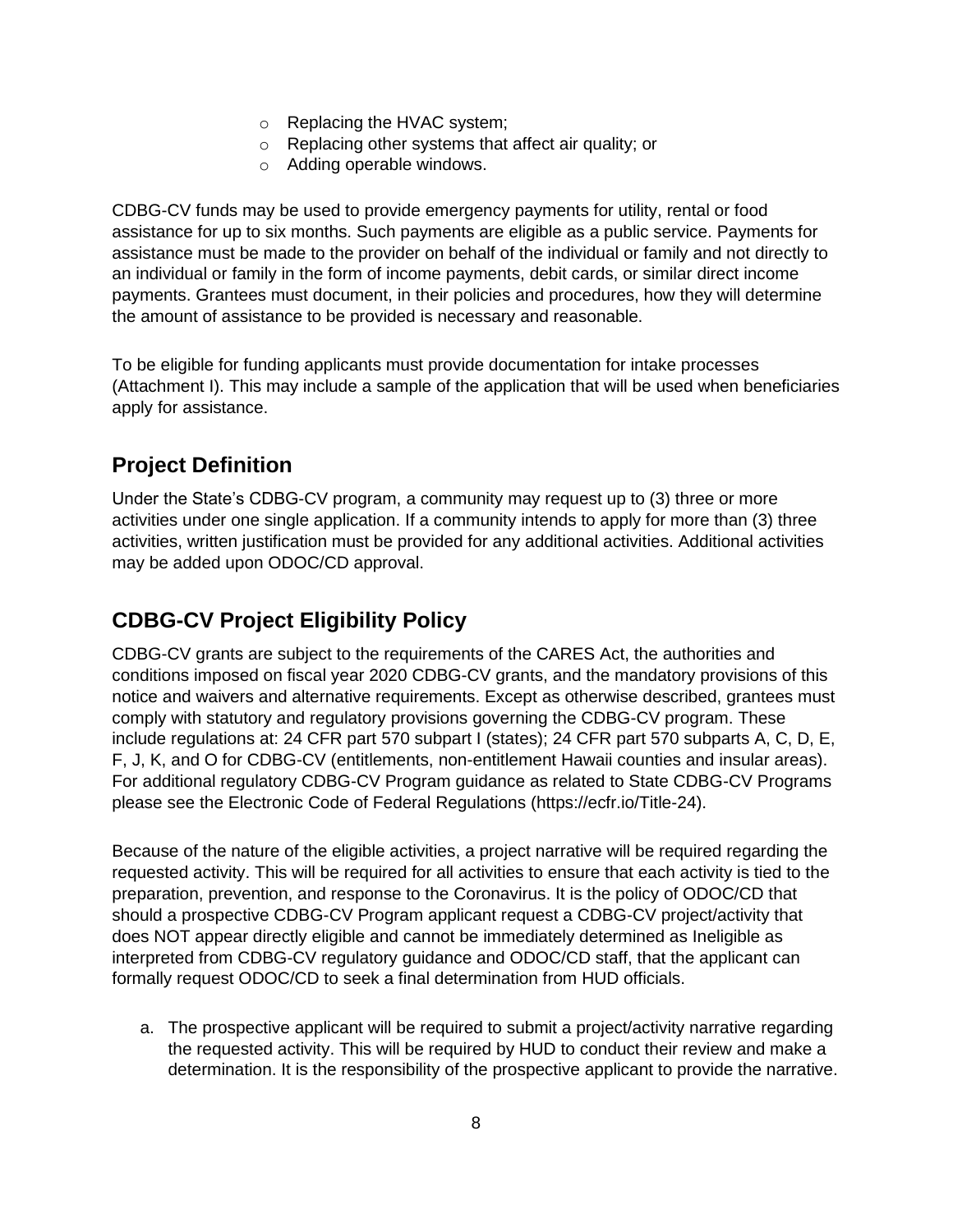The submission of the narrative to ODOC/CD will be seen as the formal request to seek a final determination from HUD.

b. Once a detailed project narrative is received by ODOC/CD, it will be submitted to the Oklahoma City HUD office for a final eligibility determination.

Prospective applicants are advised to seek project/activity guidance as soon as possible from ODOC/CD if they have eligibility concerns. Prospective applicants should be aware that final CDBG-CV regulatory and program guidance can take several months to receive from HUD. ODOC/CD understands that prospective applicants are subject to CDBG-CV application deadlines; however, in absence of a final project/activity determination from HUD, ODOC/CD cannot allow an award to any requested CDBG-CV project/activity that cannot be determined to be directly CDBG-CV eligible. If the project/activity eligibility determination hasn't been received from HUD by the CDBG-CV application deadline, the application will be denied. Applicants are advised to consider that a determination may not be received by the CDBG-CV application submission date.

## <span id="page-8-0"></span>**SAM.Gov Debarred / Exclusion Check Requirement**

The System for Award Management (SAM) is an official website of the U.S. government. You must have an active registration in SAM to do business with the Federal Government. There is no cost to use SAM. The General Services Administration (GSA) is required by the Federal Acquisition Regulation (FAR) to compile and maintain a list of parties debarred, suspended, or disqualified by federal agencies in SAM.gov. Units of General Local Government (UGLG's), contractors as well as recipients of federal financial assistance must be registered at SAM.gov. Active registration in SAM is required to apply for an award and for HUD to make a payment. ODOC is required by HUD to check UGLG grantees' debarment/exclusion status in the federal SAM database and place a record on file. You can use this site for FREE to:

- \* Register to do business with the U.S. government
- \* Update or renew your entity registration
- \* Check status of an entity registration
- \* Search for entity registration and exclusion records

Per the SAM User Guide, the No Active Exclusions field on the SAM Entity summary indicates whether the entity has a current debarment. SAM.gov will check the exclusions list for the DUNS number of your entity and indicate whether any exclusion records exist. If an active exclusion record exists for your entity, this question will default to "Yes," meaning that the contractor is debarred. "No Record Found" means that the entity is not registered or has let its registration lapse. The entity should ensure that the email address is current in SAM.gov so that when automated reminders are sent to renew registration each year that this reminder does not go into spam due to an obsolete email address.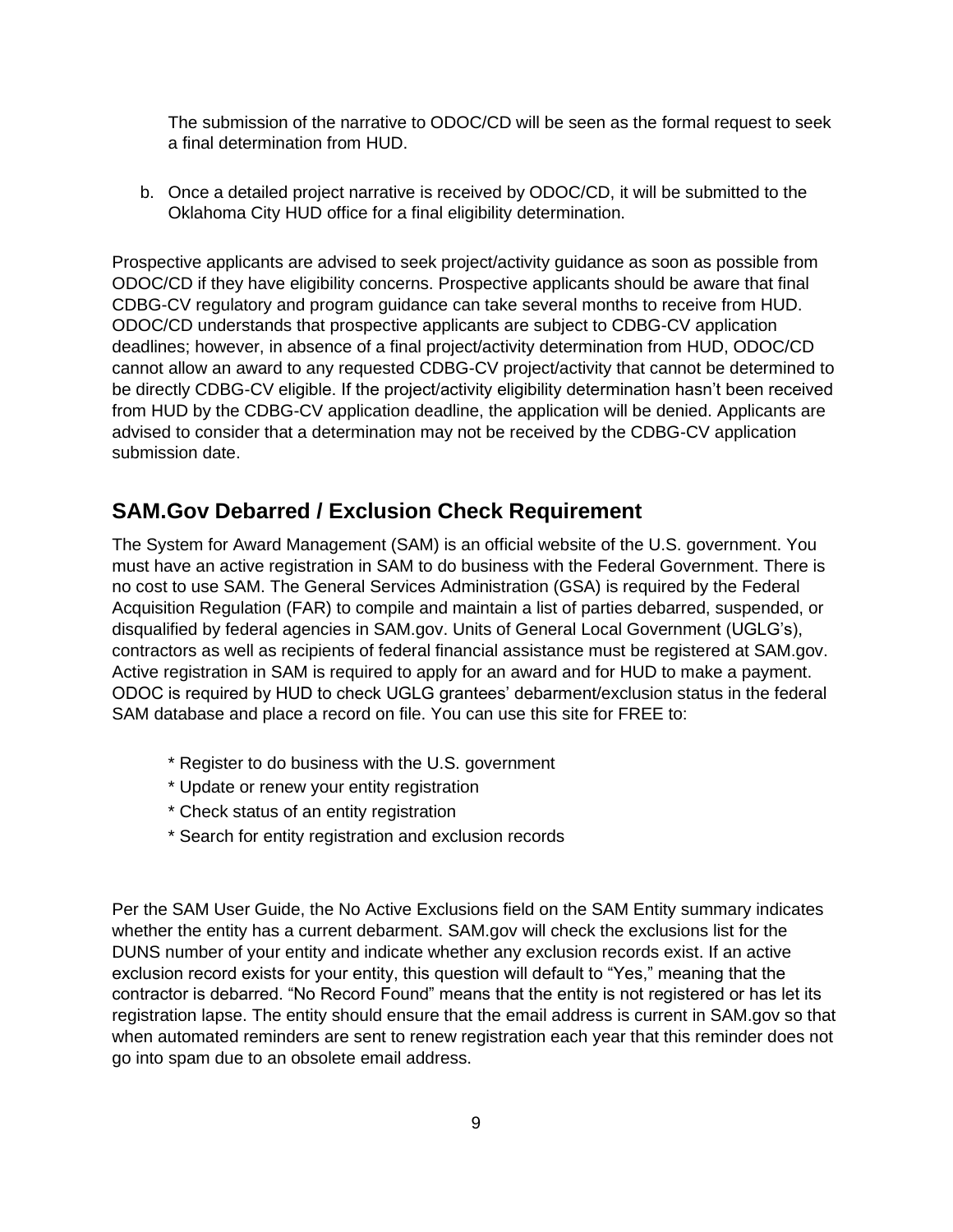**How do I start a SAM registration?** If you have not yet started your registration, please create an individual user account and log into SAM to register your entity. To register in SAM, at a minimum, you will need the following information:

U.S. REGISTRANS:

1. Your DUNS Number, Legal Business Name, and Physical Address from your Dun & Bradstreet (D&B) record. If you don't already have one, you can request a DUNS Number for FREE from Dun & Bradstreet (D&B).

2. Your Taxpayer Identification Number (TIN) and Taxpayer Name associated with your TIN. Review your tax documents from the IRS (such as a 1099 or W-2 form) to find your Taxpayer Name.

3. Your bank's routing number, your bank account number, and your bank account type, i.e. checking or savings, to set up Electronic Funds Transfer (EFT).

If you already started your registration, check your status by entering your DUNS Number or CAGE Code in the SAM Status Tracker. You will be required to upload the PDF copy provided which the check which shows that the UGLG is NOT excluded into OKGrants.

# <span id="page-9-0"></span>**SAM.Gov Website Exclusion Check**

NOTE: CONDUCT A PUBLIC SEARCH. DO NOT LOG INTO SAM.Gov. This will ensure that the information is available for PUBLIC review. Choose "Search Records" and then use "Quick Search." Enter the UGLG's nine digit DUN's number in the "DUNS Number Search" field. Select the "SEARCH" button at the bottom of the page.

| <b>QUICK SEARCH:</b>            |                                                           | <b>ADVANCED SEARCH:</b><br>Use specific criteria in multiple categories to structure your<br>search. |  |  |  |  |
|---------------------------------|-----------------------------------------------------------|------------------------------------------------------------------------------------------------------|--|--|--|--|
| Enter your specific search term |                                                           |                                                                                                      |  |  |  |  |
|                                 | (Example of search term includes the entity's name, etc.) | <b>ADVANCED SEARCH - ENTITY</b>                                                                      |  |  |  |  |
| DUNS Number Search:             | 123456789                                                 | <b>ADVANCED SEARCH - EXCLUSION</b>                                                                   |  |  |  |  |
| CAGE Code Search:               | Enter CAGE code ONLY                                      | <b>DISASTER RESPONSE REGISTRY SEARCH</b>                                                             |  |  |  |  |
| <b>SEARCH</b>                   | Need Help?                                                |                                                                                                      |  |  |  |  |

Save a copy of the search by selecting the "Save PDF" button at the top of the box. This will provide the electronic PDF file copy needed to be uploaded into the CDBG-CV application in OKGrants.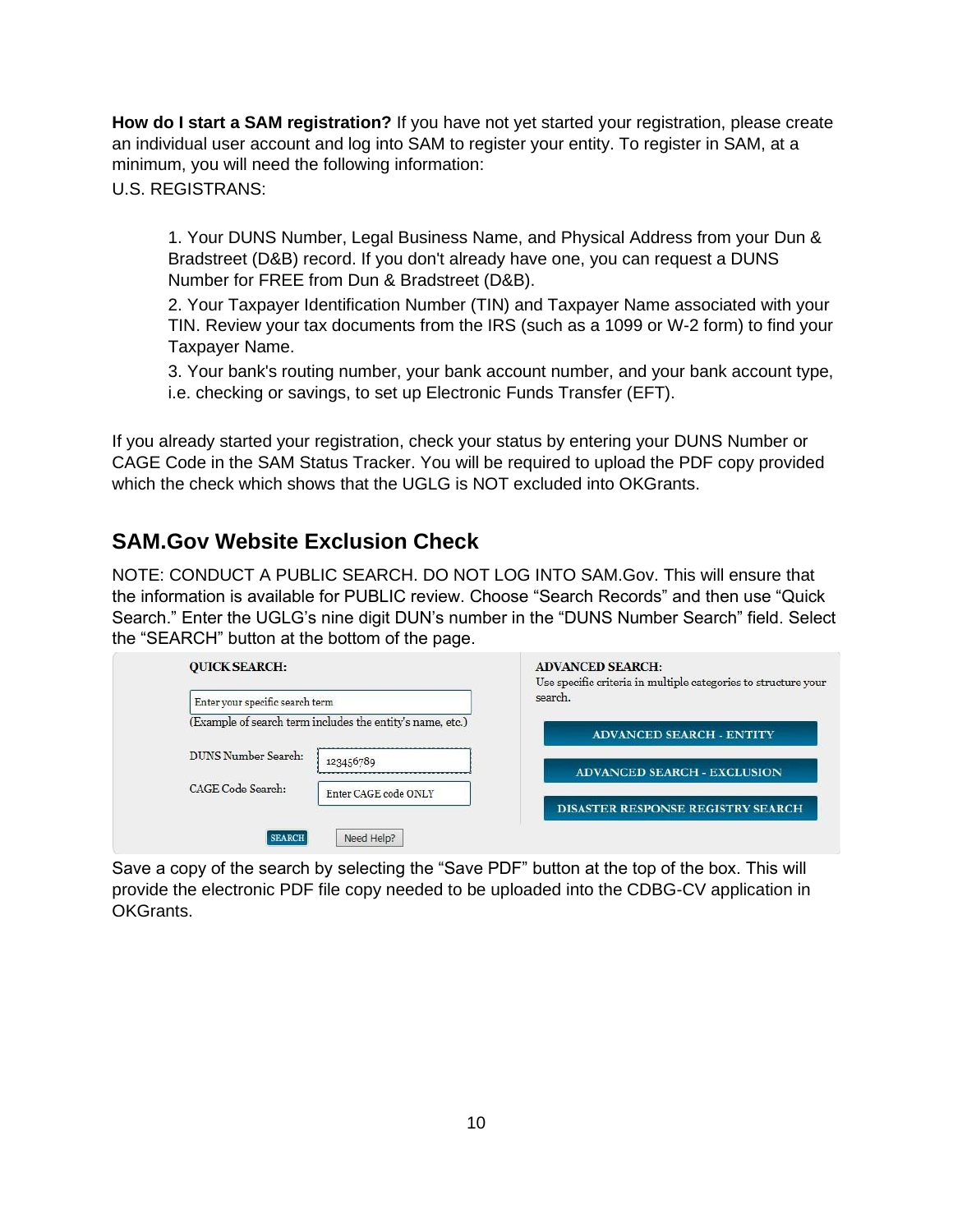| <b>TOTAL RECORDS: 1</b><br>Result page 1 of 1        | Sort by Modified Date                                                      | Save PDF                    | <b>Export Results</b><br>Print<br>Order by Descending |
|------------------------------------------------------|----------------------------------------------------------------------------|-----------------------------|-------------------------------------------------------|
| <b>FILTER RESULTS</b>                                | Your search returned the following results                                 |                             |                                                       |
| <b>By Record Status</b>                              | Entity<br>Seminole, County Of                                              |                             | Status: Active +                                      |
| $\overline{\mathsf{v}}$<br>Active<br><b>Inactive</b> | DUNS: 085541225<br>Has Active Exclusion?: No                               | CAGE Code: 7WDM5<br>DoDAAC: | <b>View Details</b>                                   |
| By Record Type                                       | Expiration Date: 06/13/2018<br>Purpose of Registration: Federal Assistance | Debt Subject to Offset? No  |                                                       |
| V<br>Entity Registration<br>$\vee$<br>Exclusion      | <b>Awards Only</b>                                                         |                             |                                                       |
| <b>Apply Filters</b>                                 |                                                                            |                             |                                                       |
| Result page 1 of 1                                   |                                                                            | Save PDF                    | <b>Export Results</b><br>Print                        |

## <span id="page-10-0"></span>**Proposal Guidance Assistance**

Applicants are encouraged to contact the staff persons listed below anytime they are uncertain regarding Program requirements, project conceptualization, or any portion of the Application Packet and/or Guidelines.

Kellon Dixon, 405-215-5626 Taylor Huizenga, 405-308-6691

Email: [Kellon.Dixon@okcommerce.gov](mailto:Kellon.Dixon@okcommerce.gov) Email: Taylor.Huizenga@okcommerce.gov

# <span id="page-10-1"></span>**SECTION TWO: REQUIRED DOCUMENTATION**

The following discussion provides detailed guidance regarding the different components needed to submit a complete CDBG-CV Application. Please note that the documentation in items One (1) through Four (4) can only be completed online at the OKGRANTS' website. Items Five (5) through Thirteen (13) are attachments that are required to be completed and then electronically uploaded via the internet to the OKGRANTS' website.

# <span id="page-10-2"></span>**1. Application Summary and Certification** (OKGrants – Online Completion Only)

This form requests general information about the applicant. The form must be completed in full. The certification attests to the accuracy and completeness of the application.

<span id="page-10-3"></span>**2. Detailed Line Item Budget** (OKGrants – Online Completion Only)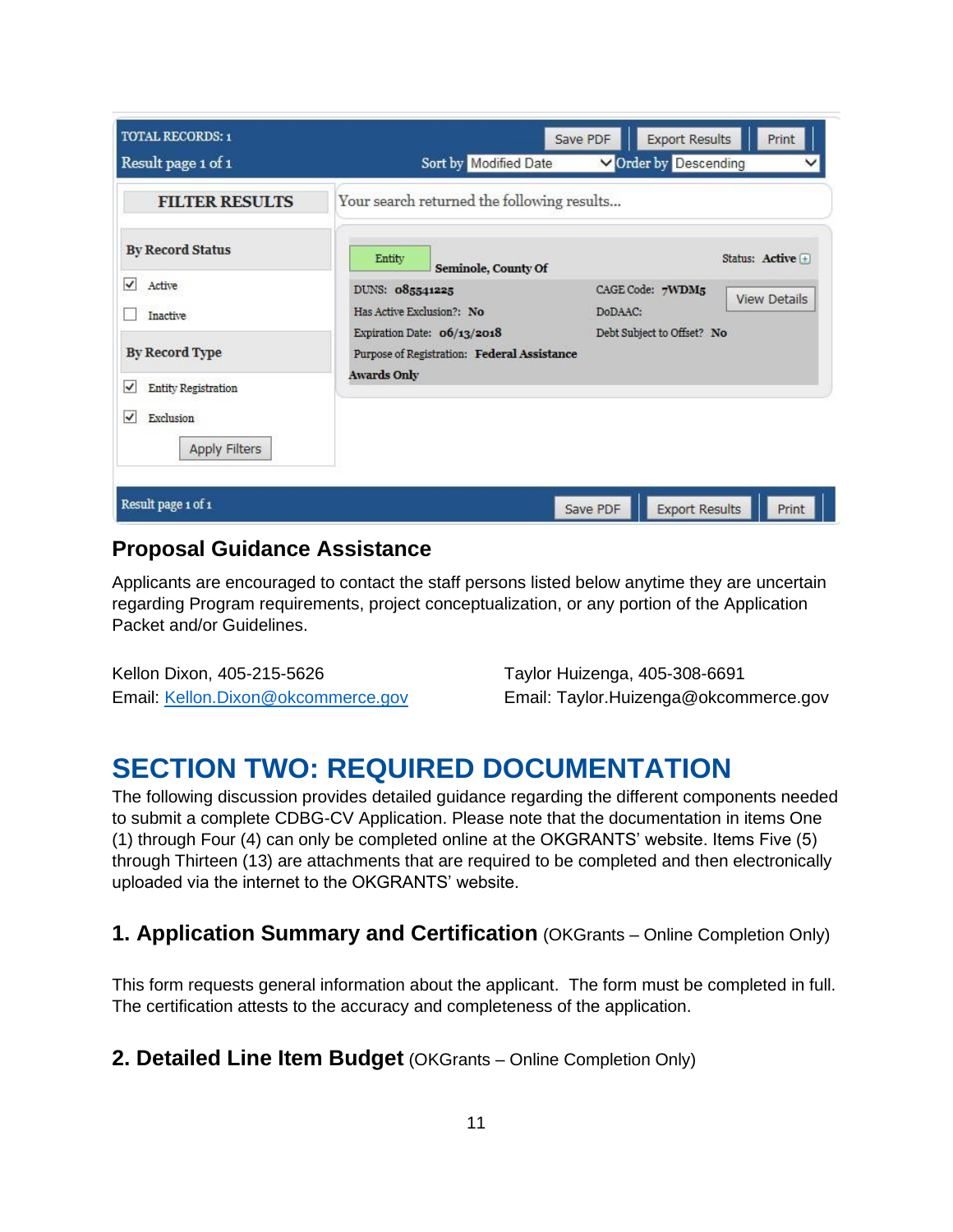The proposed activities should be as specific as possible as they will provide the basis of your contract and project budget should you receive funding.

As referenced in (24 CFR 570.201-204) and (CPD Notice 13-07), costs incurred as a direct result of implementing and executing eligible CDBG-CV activities are known as "Activity Delivery Costs" (ADC). These costs are directly attributable to an eligible CDBG-CV project activity. Project activity delivery costs are eligible from CDBG-CV funds. The maximum amount of CDBG-CV funds that may be used for Activity Delivery Costs is ten percent (10%) of the total CDBG-CV funds awarded.

- <span id="page-11-0"></span>**3. Consultant Form** (OKGrants – Online Completion Only)
- <span id="page-11-1"></span>**4. Audit** (OKGrants – Online Completion Only)

TOWNS AND CITIES (COUNTIES ARE EXEMPT) MUST SUBMIT A COPY OF THEIR AUDIT OR THE AGREED UPON PROCEDURES BY THE APPLICATION DEADLINE. ALL TOWNS AND CITIES THAT HAVE A JUNE 30, FISCAL YEAR END DATE ARE REQUIRED TO SUBMIT. A COPY OF THEIR FY 2019 AUDIT AND TOWNS AND CITIES THAT HAVE A DECEMBER 31, FISCAL YEAR END DATE ARE REQUIRED, AS A MINIMUM, TO SUBMIT A COPY OF THEIR FY 2018 AUDIT. NO APPLICATION WILL BE CONSIDERED FOR REVIEW OR FUNDING THAT DOES NOT MEET THE REQUIREMENTS STATED ABOVE.

An audit is required to be uploaded as part of the application process. However, the audit may also be submitted via postal mail to:

> Oklahoma Department of Commerce Administrative Services **Attn: Sharmin Rahman** 900 N. Stiles Ave. Oklahoma City, OK 73104-3234

General audit inquiries and questions regarding audit submissions should be directed to Sharmin Rahman at the Oklahoma Department of Commerce.

Sharmin Rahman, 800-879-6552, ext. 5312 or 405-815-5312 (sharmin.rahman@okcommerce.gov)

<span id="page-11-2"></span>**5. Applicant Resolution** (Attachment A – Upload to OKGrants)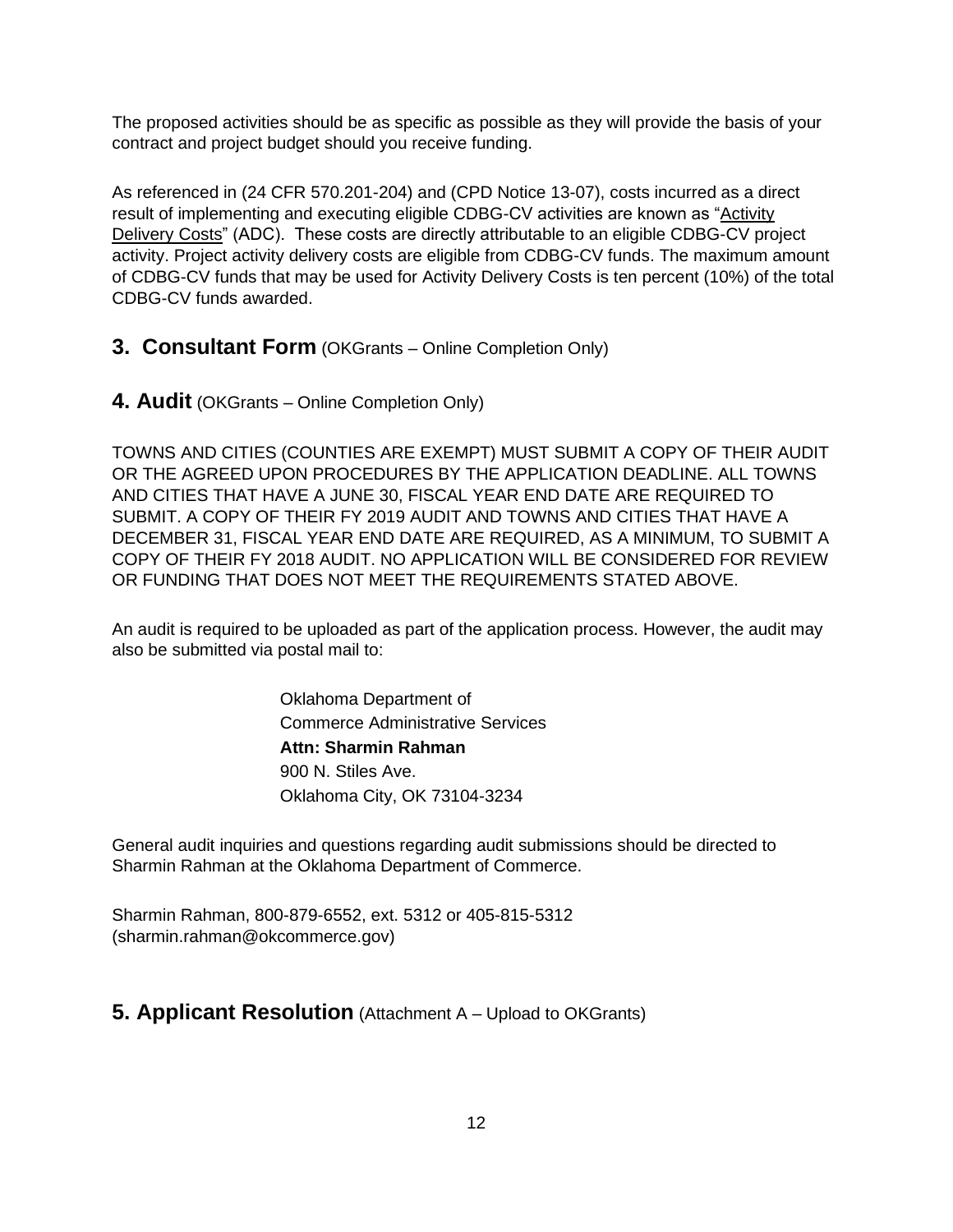Applications must include a resolution passed by the current governing body requesting that particular assistance. The Resolution is required to be uploaded as part of the application process. A sample resolution is provided in Attachment "A" of the application.

## <span id="page-12-0"></span>**6. Citizen Participation Requirements** (Attachment B – Upload to OKGrants)

All applicants, in order to apply for CDBG-CV assistance, must complete and document the following requirements: (1) create and adopt a Written Citizen Participation Plan and (2) hold an application phase public hearing regarding the CDBG-CV Program. For as long as national or local health authorities recommend social distancing and limiting public gatherings for public health reasons, the CARES Act authorizes the grantee to hold virtual hearings in lieu of inperson public hearings for CDBG-CV grants and for fiscal year 2019 and 2020 CDBG-CV grants (virtual hearings for other consolidated plan formula programs are addressed in section III.B.4.(a)(iv) (FR-6218-N-01). All virtual hearings held under the authority provided by the CARES Act shall provide reasonable notification and access for citizens in accordance with the grantee's certifications, timely responses from local officials to all citizen questions and issues, and public access to all questions and responses. Additionally, grantees must take appropriate actions to encourage the participation of all residents, including the elderly, minorities, persons with limited English proficiency, as well as persons with disabilities, consistent with the jurisdiction's citizen participation plan. The CARES Act does not modify nondiscrimination requirements.

Citizen Participation Plans must be officially adopted and followed by all applicants and submitted as Attachment "B" in the application. Re-stating the Citizen Participation Plan outline requirements does not constitute a valid plan. Applicants must clearly state the actions they will undertake to meet the requirements of Written Citizen Participation Plans. (Sample Citizen Participation Plan can be found in the Attachment "B" of the application.) To expedite the use of CDBG-CV funds applicants may readopt current or prior year's Citizen Participation Plan provided that the current or previous plan has been reviewed and updated as needed to adequately support the proposed project.

Documentation of the "application phase" Public Hearing is also an application requirement. Acceptable documentation may consist of one of the following: **Affidavit of Publication or proof of online posting and/or proof of virtual hearing such as a sign sheet.**

ODOC/CD requires that no less than seven (7) working days be given as advance notice of the application phase Public Hearing or any subsequent public meetings held for the purpose of discussing project activities as they relate to the CDBG-CV grant funds.

All written Citizen Participation Plans must explain how an applicant unit of local government will: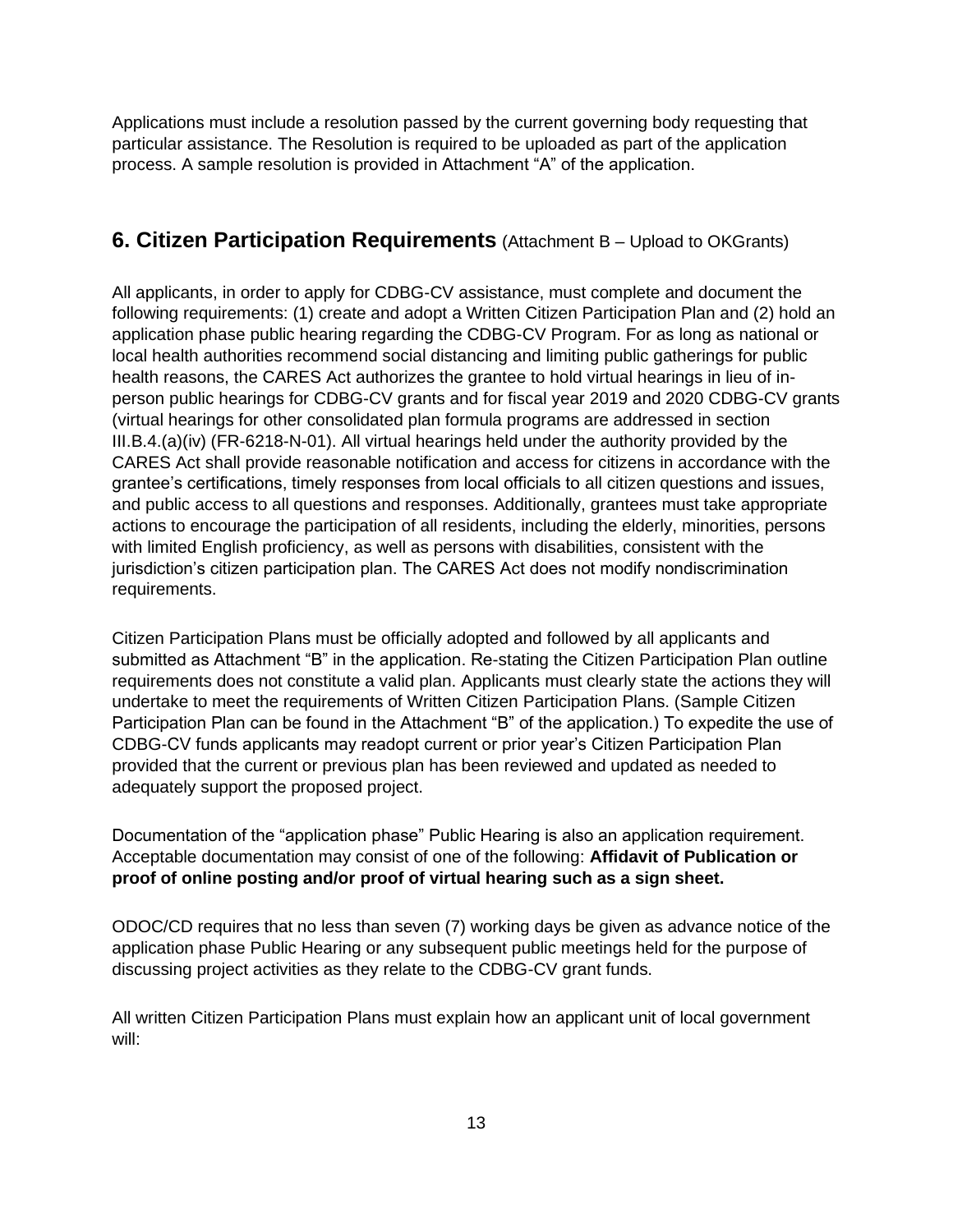- 1. Provide for and encourage citizen participation, particularly by low and moderate income persons who reside in areas where CDBG-CV funds are proposed to be used.
- 2. Ensure citizens will be given reasonable and timely access to local meetings, information and records relating to the unit of local government's proposed and actual use of the CDBG-CV funds; including, but not limited to, the following:
	- (a) The amount of CDBG-CV funds expected to be made available for the current fiscal year if the project is approved;
	- (b) The range of activities that may be undertaken with CDBG-CV funds;
	- (c) The estimated amount of CDBG-CV funds proposed to be used for activities that will meet the National Objective of benefit to low and moderate income persons;
	- (d) The proposed CDBG-CV activities likely to result in displacement and the sponsoring unit of local government's anti-displacement and relocation plans developed in accordance with Section 104(d)(1) and (2) of the Act; and
	- (e) The basis on which the sponsoring unit of local government may provide technical assistance to groups' representative of persons of low and moderate income that request assistance in developing proposals. The level and type of assistance to be provided are at the discretion of the sponsoring unit of local government. Such assistance need not include providing funds to such groups.
- 3. Provide for a minimum of two (2) virtual public hearings; one prior to submission of the application for funding of the project that favors the purpose of obtaining citizens' views and formulating or responding to proposals and questions; the other at the end of the grant period, if the applicant receives funding, that discusses Grantee performance. There must be reasonable notice of the public hearings. ODOC/CD requires seven (7) working days, and they must be held at times and locations convenient to potential or actual beneficiaries, with accommodations for the handicapped.
- 4. Meet the needs of non-English speaking residents in the case of public hearings where a significant number of non-English speaking residents can reasonably be expected to participate.
- 5. Provide citizens with reasonable advance notice. ODOC/CD requires seven (7) working days and the opportunity to comment for at least (5) days on proposed activities not previously described in a unit of local government's funding request and activities which are proposed to be deleted or substantially changed. Substantially changed means changes made in terms of purpose, scope, location or beneficiaries.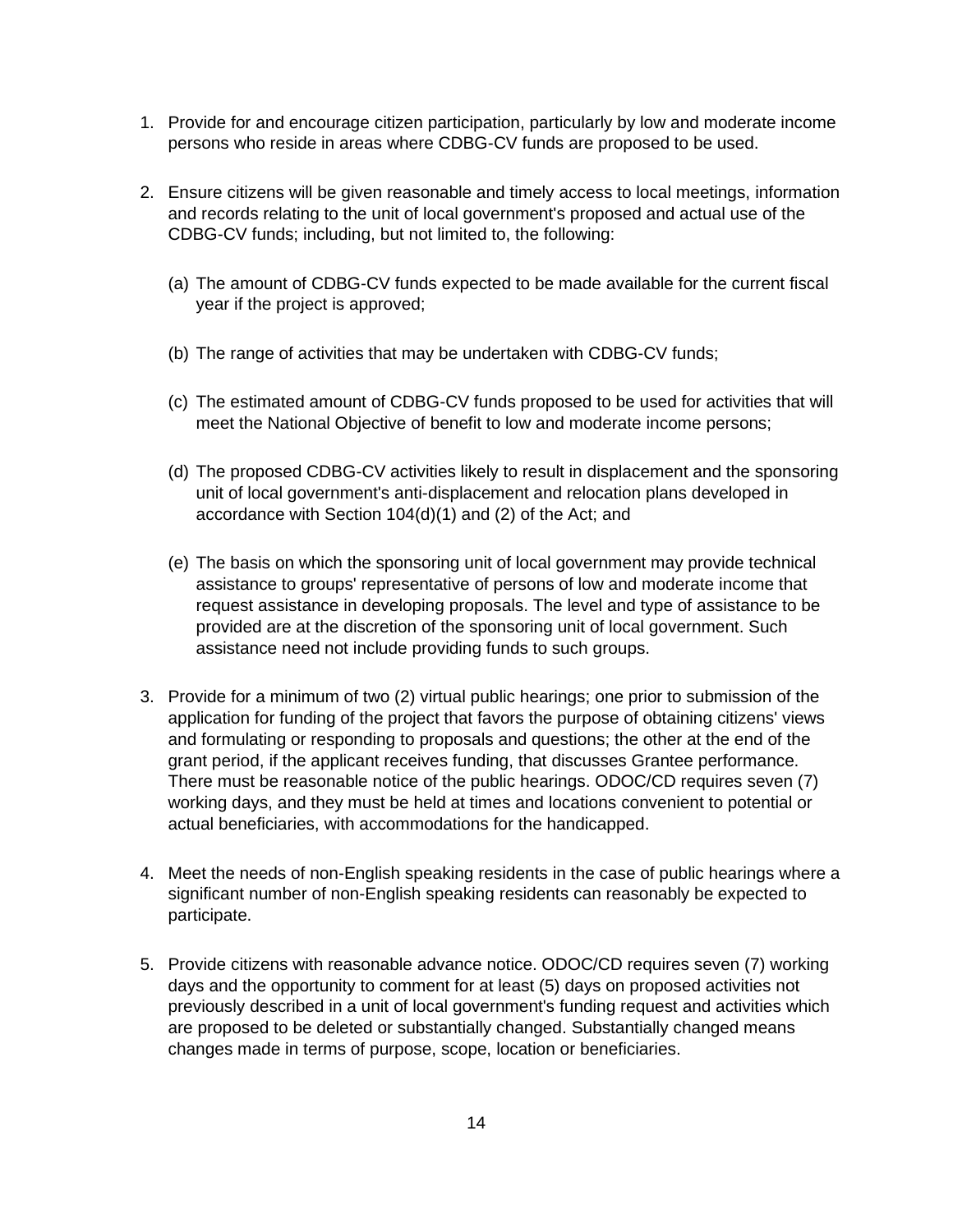- 6. Provide the place, phone numbers, online information, and times where and when citizens are able to communicate when submitting written complaints and grievances; the process the unit of local government will use to provide for a timely written answer to written complaints and grievances, within fifteen (15) working days where practicable.
- 7. The application phase public hearing must, at a minimum, address the following topics:
	- (a) Community development, housing and public service needs;
	- (b) CDBG-CV Program purpose, i.e. meet the low and moderate income National Objective;
	- (c) The development of proposed activities.
- 8. The Citizen Participation Plan is required to be signed and dated by the chief elected official. The Citizen Participation Plan also requires a Town/City/County seal, or it must be notarized in lieu of the seal.

# <span id="page-14-0"></span>**7. Applicant/Recipient Disclosure/Update Report – HUD Form 2880**

(Attachment C – Upload Form to OKGrants)

This form must be completed if the minimum requirements of the disclosure are met and certified by the interested parties as set forth in the disclosure. The Applicant/Recipient Disclosure/Update Report is required to be uploaded as part of the application process.

## <span id="page-14-1"></span>**8. LMI Documentation** (Attachment D – Upload to OKGrants) As Applicable

For individual and household level services, LMI will be documented beneficiary by beneficiary, one at a time as services are provided. The random sample and income survey technique is only necessary for area wide services.

The following are mandatory uploads for those applicants conducting Random Sample Income Surveys:

a. LMI Beneficiary Summary Form – (Blank Copy Attachment D) NOTE: The LMI Beneficiary Summary Form summarizes the uploaded Field Survey Sheets on one form and is required to be completely filled out to include: Town/City/Target Area, County and Survey Date

- b. Random Number Table
- c. Survey Map
- d. Copy of the Original LMI Field Survey Sheets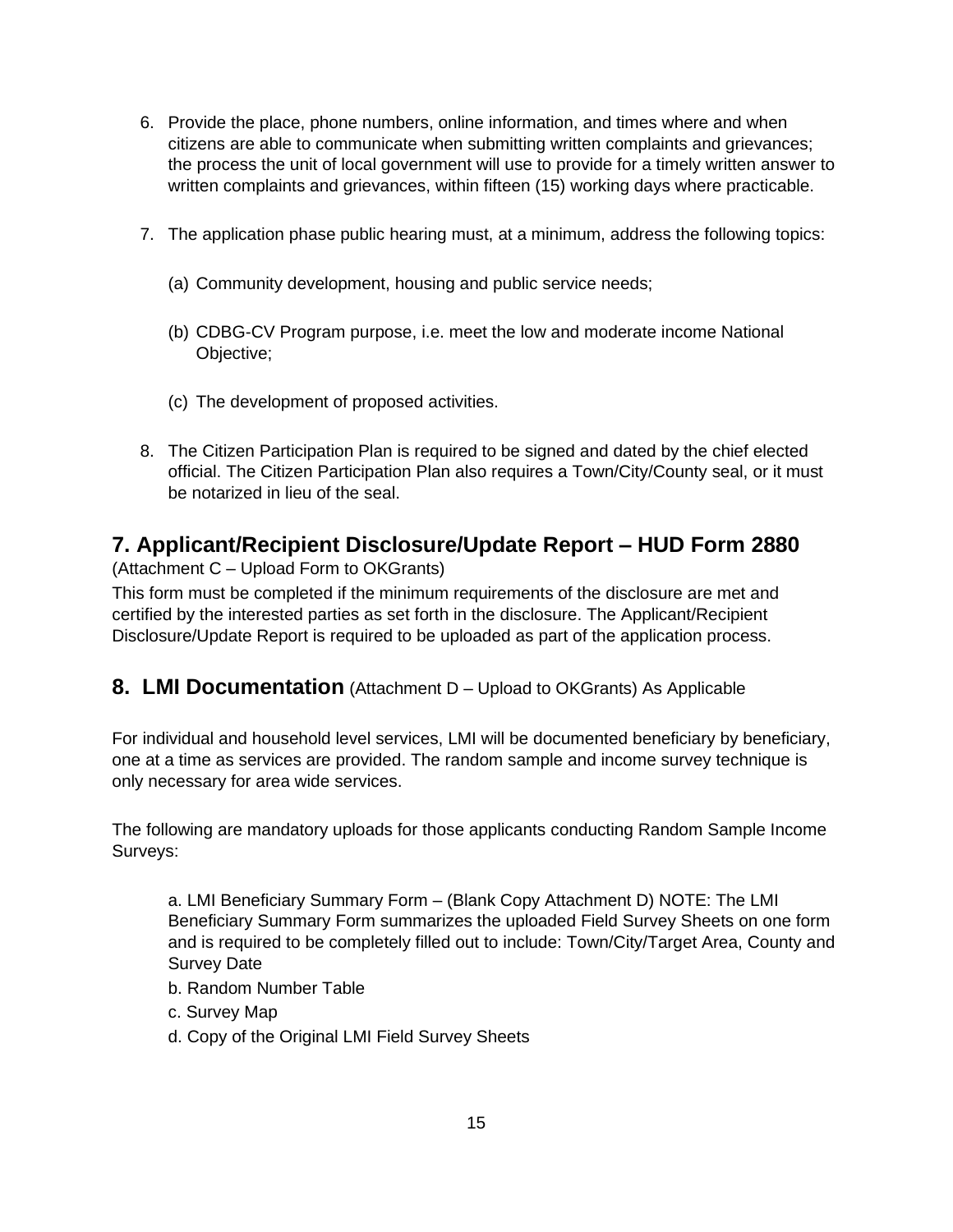CDBG-CV applicants must qualify their project activities under the low and moderate income National Objective.

### **(a) Qualifying under the National Objective of Benefit to Low and Moderate Income Person.**

To qualify for CDBG-CV funding under the National Objective of benefit to low and moderate income persons, the proposed project activities must show a positive or general improvement of living condition in a definable geographic target area where at least 51% of the occupied households/homes are of low and moderate income families. Low and moderate income families have an income equal to or less than the current Section 8 low income limits established by the United States Department of Housing and Urban Development (HUD), (Appendix D of this guidance document).

Each activity proposed for funding with CDBG-CV dollars claiming the National Objective of benefit to low and moderate income persons, must provide data indicating the percentage of low and moderate income beneficiaries. Various questions must be answered before determining whether or not an activity proposed for CDBG-CV funding provides benefit to principally low and moderate income families. Questions to be answered include: (1) How does the proposed activity serve the residents of the geographic target area in which it is taking place? (2) Which occupied households/homes within the geographic target area are directly affected or impacted by the proposed activity? (3) Is there a larger set of households/homes that will be served by the proposed activity?

Once the beneficiaries for each activity proposed for funding with CDBG-CV dollars have been identified, the next step is to document the percentage of low and moderate income households/homes that will benefit from each of those activities. This is best accomplished by performing an income survey in order to determine family incomes.

Income survey techniques consist of door-to-door surveys, telephone surveys, mail surveys, or any combination of the three. Regardless of the technique used, an applicant must be able to link each income response to a specific family within a specific household/home. Blind survey techniques that cannot match households/homes and their respective family incomes will not be accepted, as they do not allow for verification should it become necessary.

**For all FY 2020 income surveys, only the Random Sample Survey methodology will be accepted by ODOC/CD. ODOC/CD will accept income surveys that have been conducted within the previous five (5) program years (FY 2015, 2016, 2017, 2018, or 2019).** However, to be eligible for previous program years' surveys, the applicant will be responsible for providing copies of the original Field Survey Summary Sheet, Survey Field Sheets, Random # Table, and Survey Map.

### **(b) Conducting an Income Survey**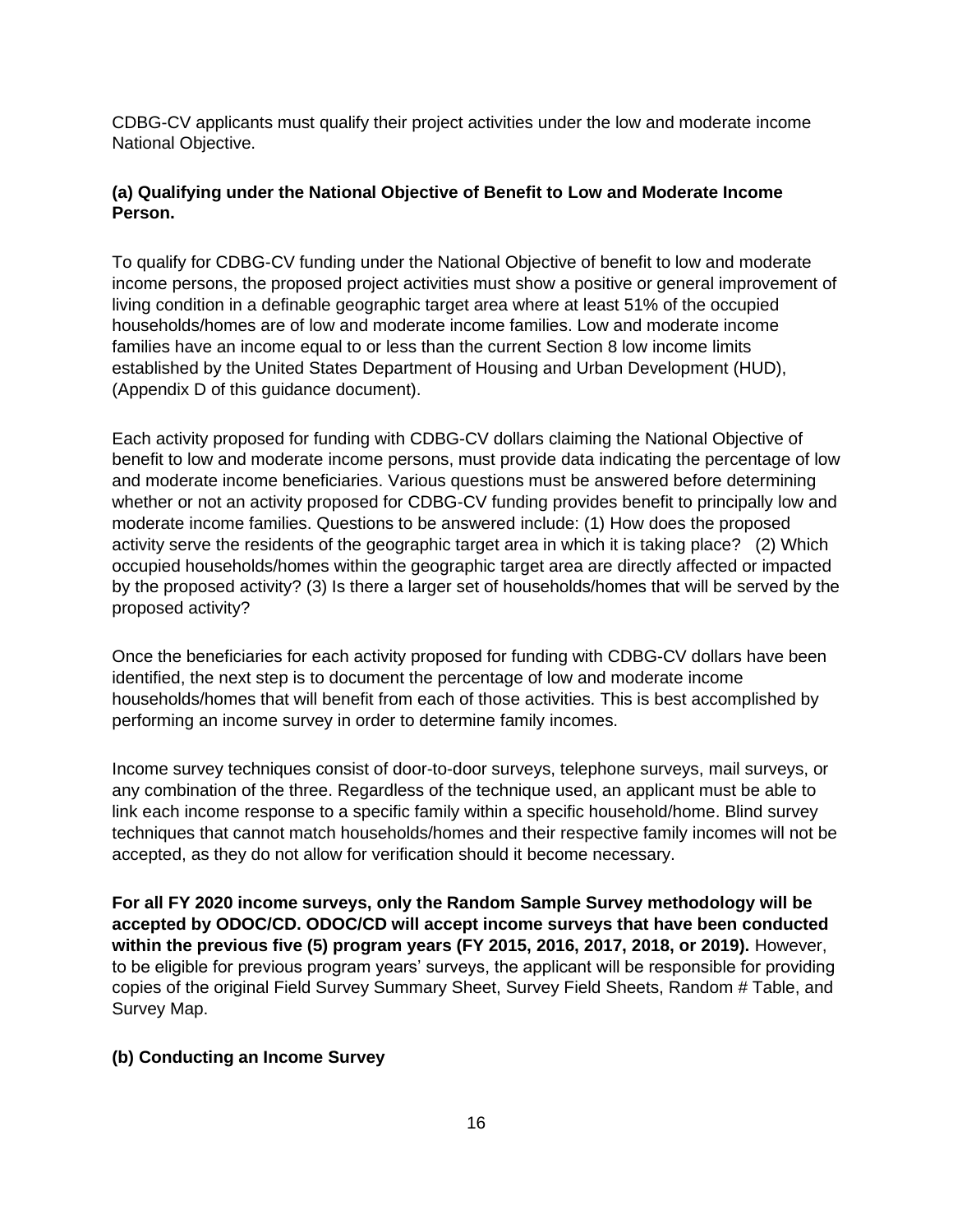For those applicants conducting Random Sample Income Surveys, a sample Field Survey Form can be found in Appendix "A" of this guidance document. All applicants are required to complete the Direct Project Beneficiary Income Survey Summary located in the online application at OKGrants. Additionally, the following LMI documentation is required to be uploaded the Application "UPLOADS" section of OKGrants:

- 1. Upload a copy of the Random Number Table that was generated by ODOC/CD to perform the survey.
- 2. Upload a color coded map that identifies each surveyed home's income status (above or below low and moderate income status); the location of all proposed CDBG-CV and leverage activities, and the central business district.
- 3. Upload all scanned copies of the original Direct Beneficiary Income Field Survey sheets.
- *4.* Upload a copy of the LMI Field Survey Summary sheet. (A blank copy of this form is located in Attachment D) *NOTE: The LMI Field Survey Summary Sheet summarizes the uploaded Field Survey Sheets on one form and is required to be completely filled out to include: Town/City/Target Area, County, and Survey Date.*

An overview of the Random Sample Survey procedures is provided below.

**Step 1.** List by name and address, the number of households within the geographic area to be covered by the project (for example, the following listings may be used to identify the number of households within your universe: water billing, wastewater billing, solid waste billing, 911 emergency service databases, or in the case of a county, the voting rolls).

**Step 2.** Alphabetize your universe by last name (all households); or list in ascending or descending order by account numbers. This establishes a random distribution for your universe.

**Step 3.** Number all households composing your universe.

**Step 4.** Based on the number of households provided, a random survey sample will be generated by ODOC/CD and provided to the applicant along with the required response rate that must be achieved.

**Step 5.** Match the random sampling numbers to your numbered household universe and survey those locations. For example, if the random sample provided by ODOC/CD is "#47", match that number 47, to the 47th entry on your numbered universe and survey that location. Continue to survey until you have achieved the required response rate. Do not over survey.

**Step 6.** Survey using the "Direct Project Beneficiary Income Survey Field Worksheet" provided in the appendix to this application packet (these working papers are to be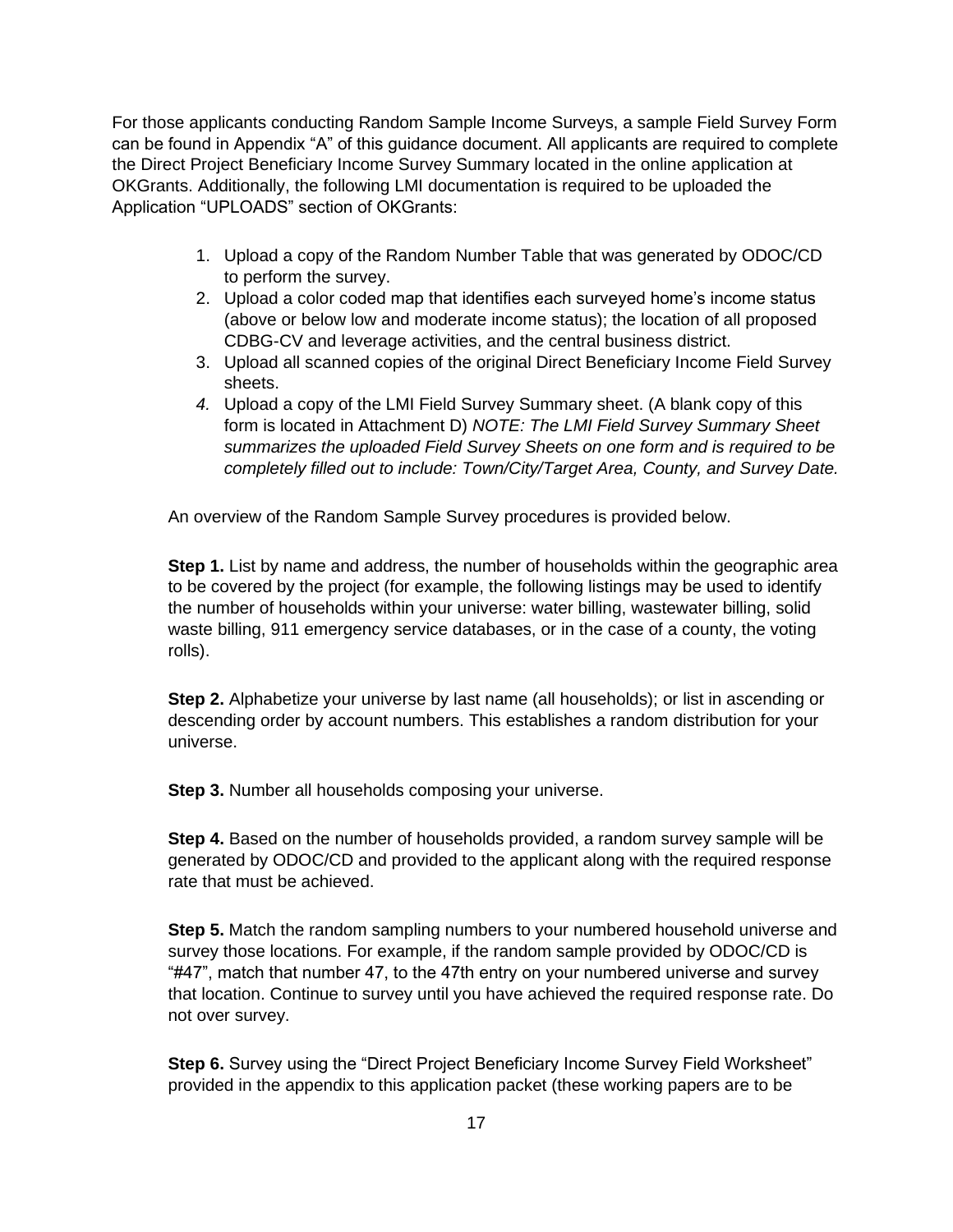retained with the permanent records of the unit of local government) and the low- income figures for your county (provided in Appendix A).

**Step 7.** Complete and upload Attachment D LMI Beneficiary Income Summary Form in your OKGrants application Upload Section.

The table below provides the sample size of households that must be surveyed compared to the number of households identified in the target area. For example: If you had 230 occupied households in the target area, you would need to survey 150 occupied households.

Required Sample Sizes for Universes of Various Sizes:

| <b>Number of Occupied Households</b> |                                                  |  |  |  |  |  |
|--------------------------------------|--------------------------------------------------|--|--|--|--|--|
| $1 - 55$                             | 50 or all if less than 50 households in universe |  |  |  |  |  |
| $56 - 63$                            | 55                                               |  |  |  |  |  |
| $64 - 70$                            | 60                                               |  |  |  |  |  |
| $71 - 77$                            | 65                                               |  |  |  |  |  |
| $78 - 87$                            | 70                                               |  |  |  |  |  |
| 88 - 99                              | 80                                               |  |  |  |  |  |
| $100 - 115$                          | 90                                               |  |  |  |  |  |
| $116 - 138$                          | 100                                              |  |  |  |  |  |
| 139 - 153                            | 110                                              |  |  |  |  |  |
| 154 - 180                            | 125                                              |  |  |  |  |  |
| 181 - 238                            | 150                                              |  |  |  |  |  |
| 239 - 308                            | 175                                              |  |  |  |  |  |
| 309 - 398                            | 200                                              |  |  |  |  |  |
| 399 - 650                            | 250                                              |  |  |  |  |  |
| $651 - 1,200$                        | 300                                              |  |  |  |  |  |
| $1,201 - 2,700$                      | 350                                              |  |  |  |  |  |
| 2,701 or more                        | 400                                              |  |  |  |  |  |

The results of the Random Survey must be **clearly shown on a map** that identifies each surveyed home with the low and moderate income homes designated with a distinct color. Applicants performing income surveys are cautioned that incorrectly administered surveys or their resulting data regarding low and moderate income percentage claims will be rejected. **Failure to include a properly marked map with the application will result in rejection and return of the application.**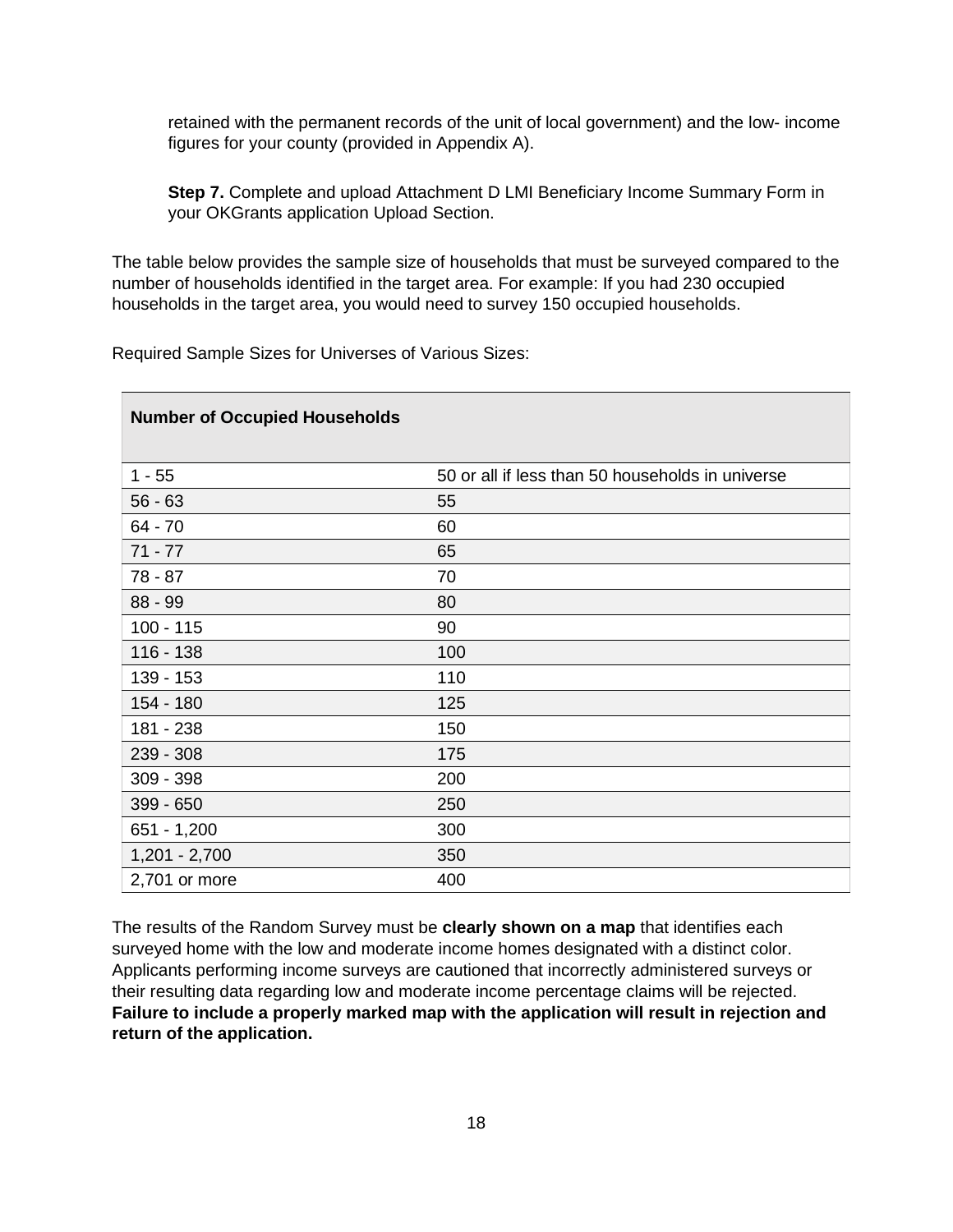Determining the beneficiaries and performing a survey for any activity under any project category is critical. ODOC/CD guidance regarding beneficiaries and surveys is well advised. Therefore, all applicants should take the time to discuss their project activities and surveys with ODOC/CD staff before performing their survey(s).

## <span id="page-18-0"></span>**9. W-9 Form & Instructions** (Attachment E – Upload to OKGrants)

The W-9 form (Taxpayer Identification Number & Certification) is required to be filled out in full and uploaded as part of the application process.

## <span id="page-18-1"></span>**10. SAM.gov Exclusion / Debarment Verification** (Attachment F – Upload to OKGrants)

## <span id="page-18-2"></span>**11. DOB Subrogation Agreement / Chart** (Attachment G – Upload to

OKGrants)

Section 4 details the Duplication of Benefits requirements under the Stafford Act. Pages 19-22 include the forms necessary & required to upload to OKGrants.

<span id="page-18-3"></span>**12. DOB Policies and Procedures** (Attachment H- Upload to OKGrants)

## <span id="page-18-4"></span>**13. Sample Documentation for Intake Processes** (Attachment I- Upload to OKGrants)

This may include a sample of the application that will be used when beneficiaries apply for assistance.

# <span id="page-18-5"></span>**SECTION THREE: THRESHOLD CRITERIA**

Under this broad category, an applicant may submit a project proposal for any eligible activity listed under Section 105(a) of the Federal Housing and Community Development Act of 1974, as amended, and 24 CFR Part 570 as applicable.

- 1. As referenced in (24 CFR 570.201-204) and (CPD Notice 13-07), costs incurred as a direct result of implementing and executing eligible CDBG-CV activities are known as "Activity Delivery Costs" (ADC). These costs are directly attributable to an eligible CDBG-CV project activity. Project activity delivery costs are eligible from CDBG-CV funds. The maximum amount of CDBG-CV funds that may be used for Activity Delivery Costs is ten percent (10%) of the total CDBG-CV funds awarded.
- 2. If an eligible community is applying in the CDBG-CV set-aside, that community cannot apply for any other CDBG-CV set-aside during the FY 2020 program year.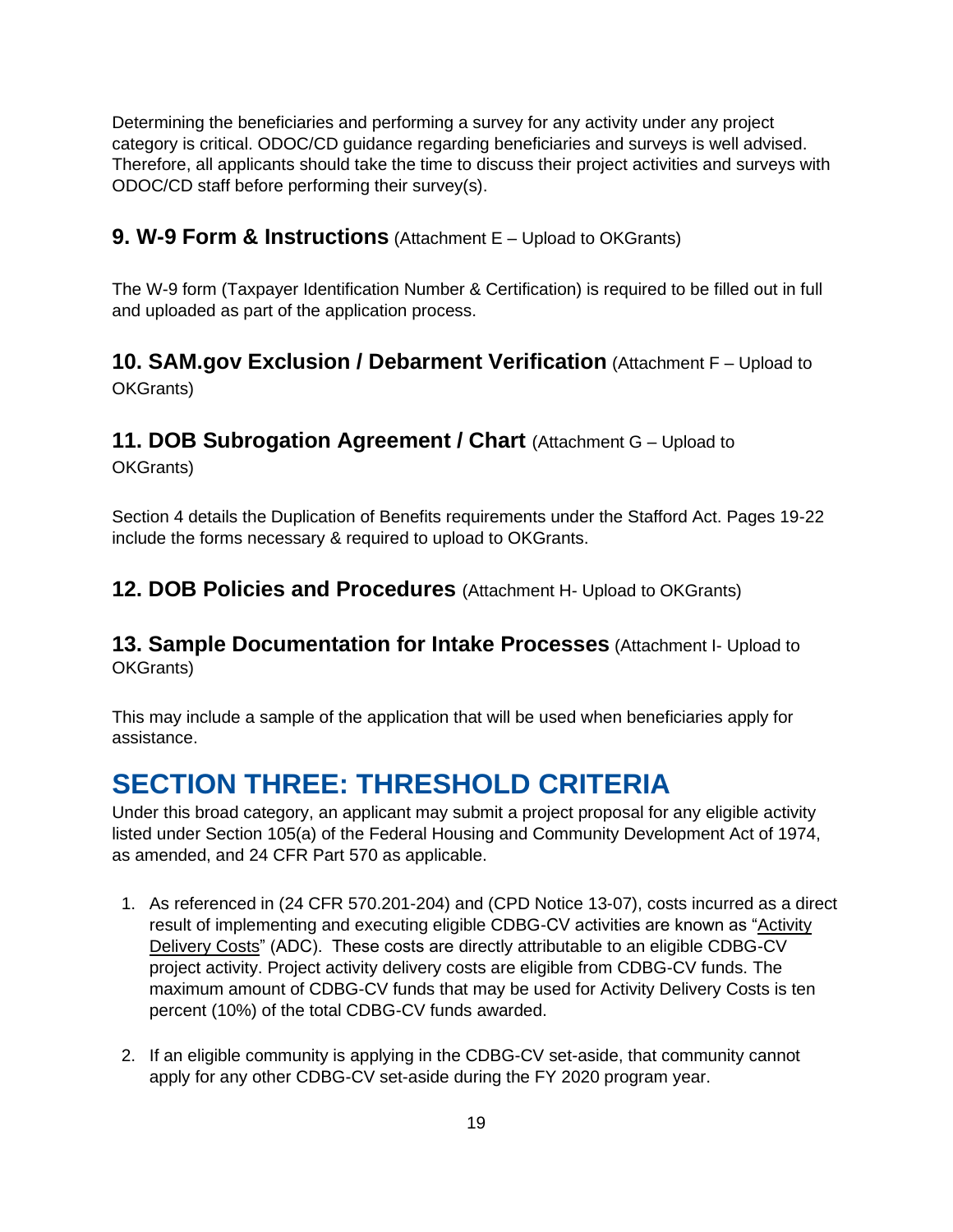- 3. The project must achieve a National Objective. CDBG-CV applicants must qualify their project activities under the low and moderate income National Objective. This is accomplished by conducting a random sample income survey in the project target area.
- 4. Each community must have an updated Citizen Participation Plan and conduct one virtual public hearing before the application is submitted. **Acceptable documentation of the public hearing may consist of one of the following; Affidavit of Publication or proof of online posting and/or proof of virtual hearing such as a sign sheet.**
- 5. Applications must include a Resolution passed by the current governing body requesting the particular assistance.
- **6.** Cities must have submitted a copy of their Audit by the application deadline. All Cities that have a June 30, Fiscal Year End date are required to submit a copy of their FY 2019 Audit. Cities that have a December 31, Fiscal Year End date are required, as a minimum, to submit a copy of their FY 2018 Audit. **NO APPLICATION WILL BE CONSIDERED FOR REVIEW OR FUNDING THAT DOES NOT MEET THE REQUIREMENTS STATED ABOVE.**
- 7. The application must sufficiently demonstrate an applicant's need for the requested CDBG-CV activity. For any requested CDBG-CV project, there is an underlying "need" for such a project. It is the responsibility of the applicant to communicate to ODOC/CD why the particular CDBG-CV activity is being requested in the application and how it relates to the effects of COVID-19. Failure to adequately demonstrate a project need will result in a FAILED application. The project need is communicated in the "Project Description" section of the "CDBG-CV Application Summary" page of the online OKGrants application. Additional narratives and supporting documentation can be uploaded in the "Uploads" page of the OKGrants application if required.

# <span id="page-19-0"></span>**SECTION FOUR: DUPLICATION OF BENEFITS**

The CARES Act and The Robert T. Stafford Disaster Relief and Emergency Assistance Act (Stafford Act) require the Oklahoma Department of Commerce Community Development Division (ODOC/CD) to ensure that there are adequate procedures in place to prevent any duplication of benefits as required by section 312 of the Stafford Act, as amended by section 1210 of the Disaster Recovery Reform Act of 2018 (division D of Public Law 115-254; 42 U.S.C. 5121 et seq.).

Duplication of benefits (DOB) occurs when Federal financial assistance is provided to a person, household, business, government, or entity through a program to address losses resulting from a Federally-declared emergency or disaster, and the person or entity has received (or would receive, by acting reasonably to obtain available assistance) financial assistance for the same costs from any other source (including insurance), and the total amount received exceeds the total need for those costs.

A grantee is required to develop and maintain adequate written procedures to prevent a duplication of benefits that address (individually or collectively) each activity or program. A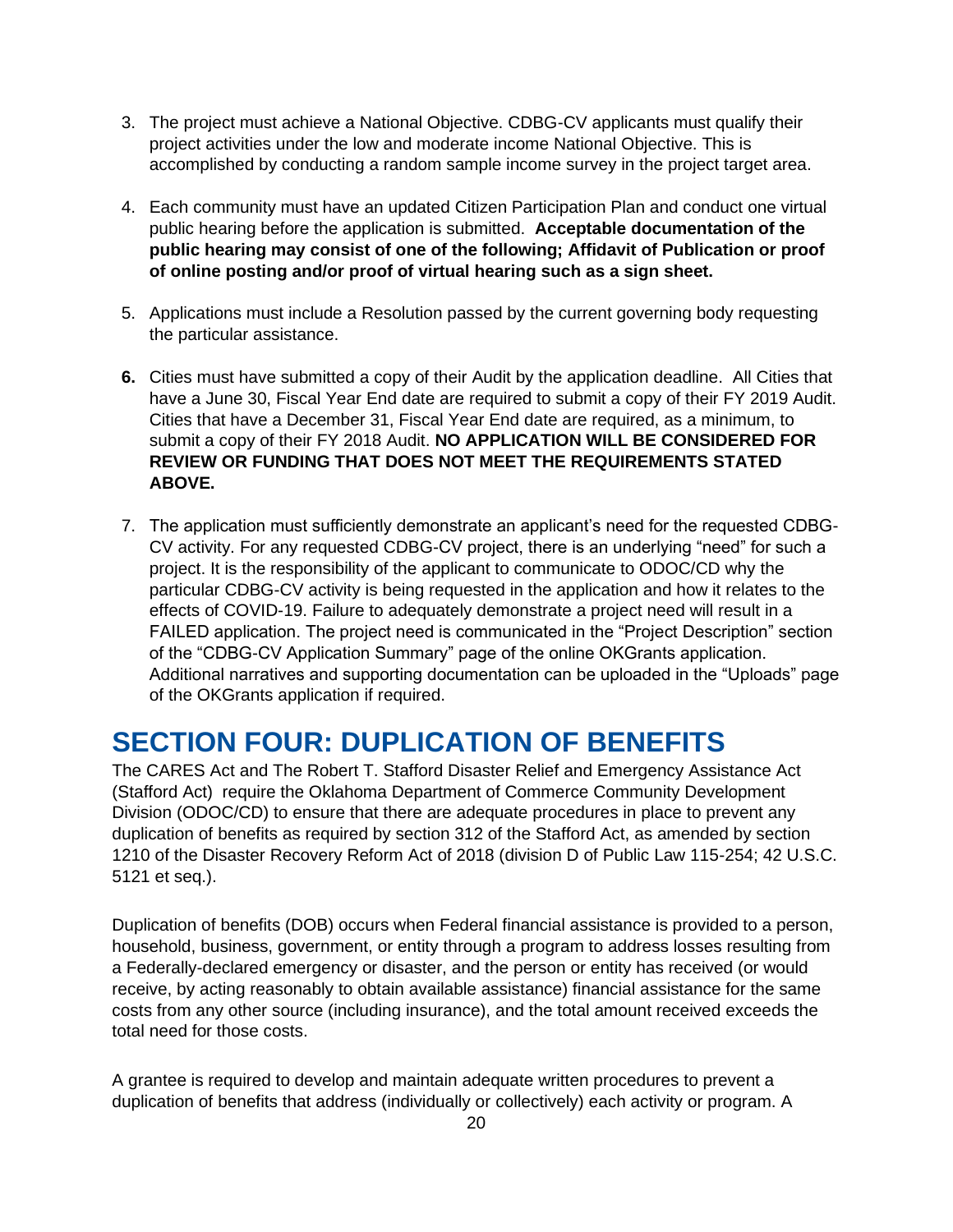grantee's policies and procedures are not adequate unless they include, at a minimum: (1) A requirement that any person or entity receiving assistance (including subrecipients and direct beneficiaries) must agree to repay assistance that is determined to be duplicative; and (2) A method of assessing whether the use of funds will duplicate financial assistance that is already received or is likely to be received by acting reasonably to evaluate unmet need and the resources available to meet that unmet need. At a minimum, it is also recommended that the policies and procedures include the following components:

- Program design that targets primary needs that are unlikely to be addressed by other sources.
- Identify and document other available resources and any unmet needs or gaps in budgets.
- Consider timing of funding availability from various sources or other partners. (ex. When funding has been exhausted are there other sources that may help).
- Include methods utilized to ensure prevention of duplication of benefits.

Grantees will be required to consult with their local Community Action Agencies or other nonprofit organizations to ensure there is no duplicative assistance. Grantees will be required to provide documentation of their consultation with local agencies.

Grantees should first calculate the amount of assistance needed and the amount of funds to be received for an activity. Below is an example of a DOB analysis that can be used in determining DOB.

| 1. Identify Applicants Total Need                                         | \$100,000.00    |
|---------------------------------------------------------------------------|-----------------|
| 2. Identify Total Assistance Available                                    |                 |
| National Flood Insurance Program (NFIP)                                   |                 |
| Private Insurance (applicant must submit a claim if covered)              | Ś<br>20,000.00  |
| SBA Grants/Loans (includes PPP and EIDL)                                  | \$<br>50,000.00 |
| Other Federal, State or Local Government Assistance                       |                 |
| Other private assistance including charitable contributions               |                 |
| Subtotal                                                                  | \$<br>70,000.00 |
| 3. Identify the Amount of Total Assistance to Exclude as Non-duplicative. | Ś<br>15,000.00  |
| Explanation of non-duplicative funds:                                     |                 |
| \$15,000 was private insurance for inventory replacement. This grant      |                 |
| covers operating costs only.                                              |                 |
| 4. Identify total DOB Amount (Item 2 minus Item 3)                        | \$<br>55,000.00 |
| 5. Calculate Maximum Award (Item 1 minus Item 4)                          | Ś.<br>45,000.00 |
| 6. Program cap (if applicable)                                            | \$<br>50,000.00 |
| 7. Final award (lesser of Items 5 and 6)                                  | Ś.<br>45,000.00 |

Grantees will be required to sign the Duplication of Benefits Subrogation Agreement (Attachment G) and submit it with their application along with a completed DOB Chart (Attachment G). The DOB Subrogation Agreement obligates the Grantee to repay any duplicative assistance received for the same purpose as awarded funds. This agreement also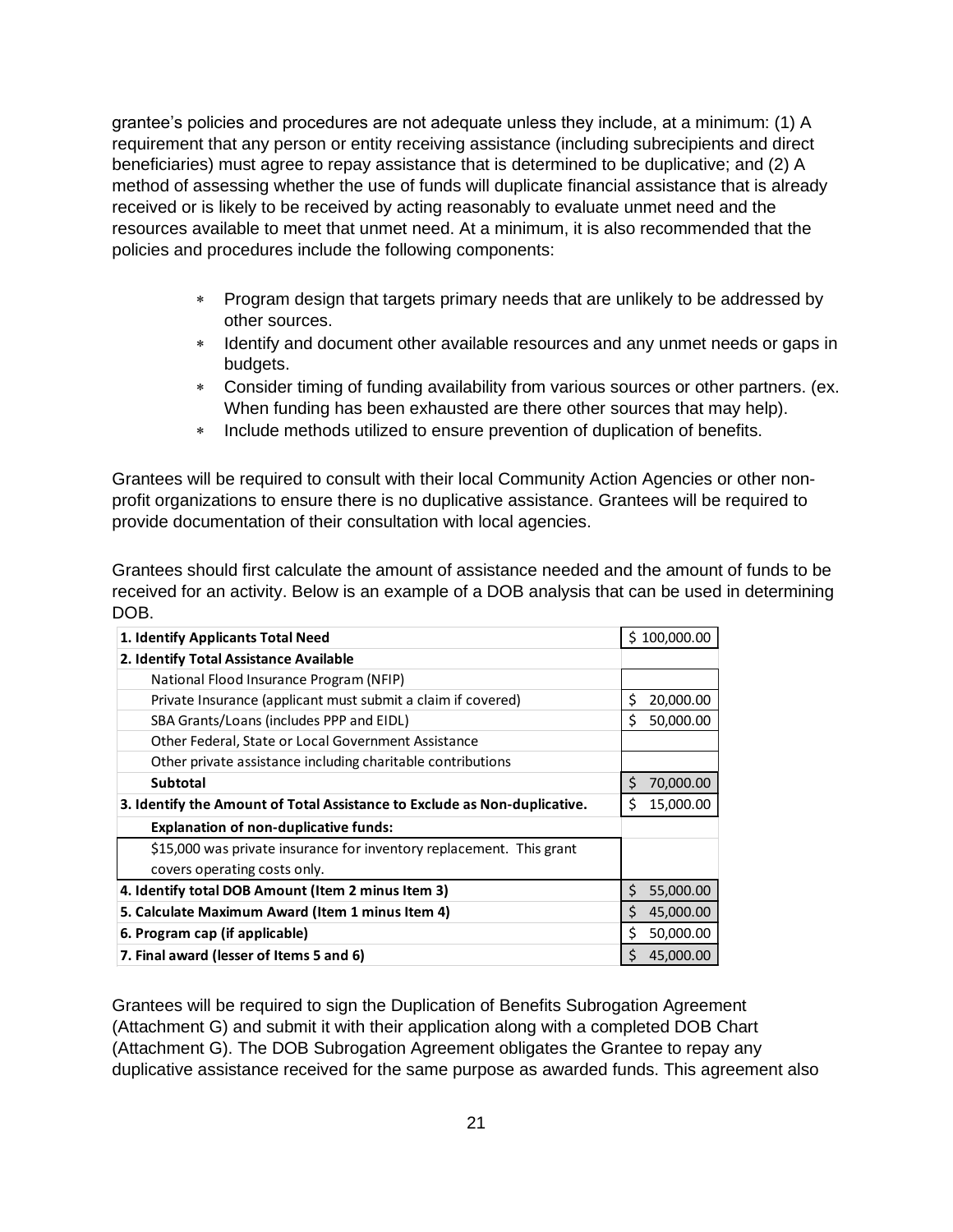requires the grantee to immediately report any assistance not reported in the initial DOB analysis.

# <span id="page-21-0"></span>**Monitoring DOB**

The process for identifying and monitoring for DOB begins with the review of each grant application. An applicant must provide detailed information about other sources of funds that have been or will be received related to the activity for which said funds are being requested. ODOC/CD staff will review this information and coordinate with other internal programs such as Community Services Block Grant (CSBG) and Emergency Solutions Grant (ESG) to determine if any funds represent DOB for each activity. ODOC/CD may also utilize Community Acton Agencies to determine duplicative assistance. If additional funds are determined to be DOB, funds will be withheld from future pay requests, and the approved project budget will be amended. If all funds have been expended and a DOB is identified, the applicant will be required to repay funds to ODOC/CD.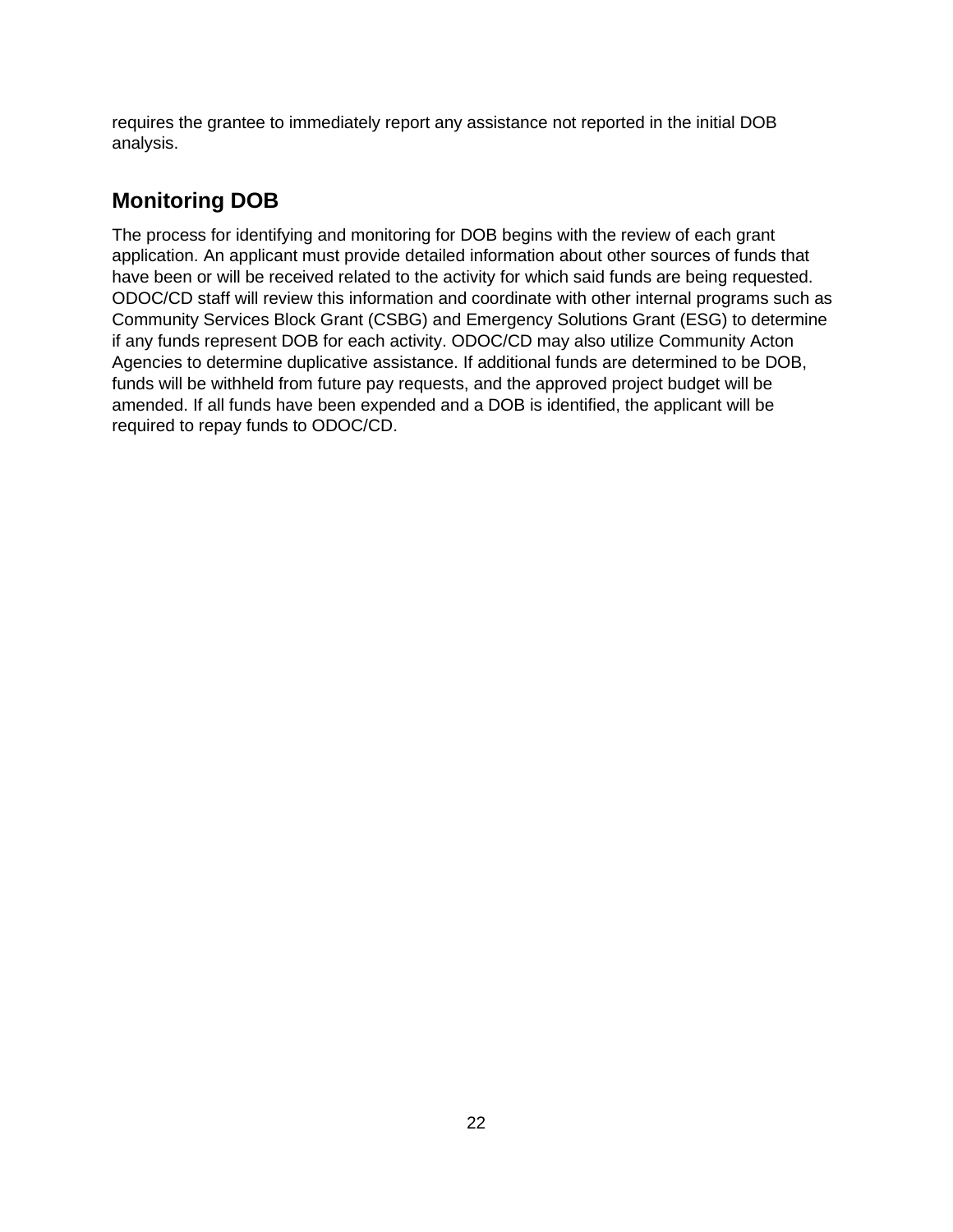

# <span id="page-22-0"></span>**Duplication of Benefits Subrogation Agreement**

This Subrogation and Assignment Agreement ("Agreement") is made and entered into on this day \_\_\_\_\_\_\_ of \_\_\_\_\_\_\_\_\_\_\_\_\_\_\_\_\_\_\_\_\_\_\_, 20\_\_\_\_, by and between \_\_\_\_\_\_\_\_\_\_\_\_ ("Recipient") and the \_\_\_\_\_\_\_\_\_\_\_\_\_\_\_\_\_ ("Grantor/Lender"). In consideration of the Recipient's receipt of funds or the commitment by Grantor/Lender to evaluate the Recipient's application for the receipt of funds (collectively, the "Grant/Loan Proceeds") under the Oklahoma Department of Commerce CBDG-CV Program administered by Grantor/Lender, Recipient hereby assigns to Grantor/Lender all of Recipient's future rights to reimbursement and all payments received from any grant, subsidized loan, or insurance policies of any type or coverage or under any reimbursement or relief program related to or administered by a Federal entity, for profit, non-profit or other organization that was the basis of the Coronavirus pandemic since January 21, 2020, the extent of Grant/Loan Proceeds paid or to be paid to the Recipient under the Program and that are determined in the sole discretion of Oklahoma Department of Commerce (ODOC) to be a duplication of benefits ("DOB") as provided in this Agreement.

The proceeds or payments referred to in the preceding paragraph, whether they are from insurance, Coronavirus relief grants, other grants awarded, or any other source, and whether or not such amounts are a DOB, shall be referred to herein as "Proceeds," and any Proceeds that are a DOB shall be referred to herein as "DOB Proceeds." Upon receiving any Proceeds not listed on the Duplication of Benefits Chart the Recipient agrees to immediately notify the Grantor/Lender who will notify US Department of Housing and Urban Development (HUD) of such additional amounts, and ODOC will determine in its sole discretion if such additional amounts constitute a DOB. If some or all of the Proceeds are determined to be a DOB, the portion that is a DOB shall be paid to the Grantor/Lender, to be retained and/or disbursed as provided in this Agreement.

The Recipient agrees to assist and cooperate with the Grantor/Lender elect to pursue any and all claims the Recipient has against the insurers for reimbursement of DOB Proceeds under any such policies. The Recipient's assistance and cooperation shall include but shall not be limited to: allowing suit to be brought in the Recipient's name(s) and providing any additional documentation with respect to such consent, giving depositions, providing documents, producing record and other evidence, testifying at trial and any other form of assistance and cooperation reasonably requested by the Grantor/Lender. The Recipient further agrees to assist and cooperate in the attainment and collection of any DOB Proceeds that the Recipient would be entitled to under any applicable program.

If requested by the Grantor/Lender, the Recipient agrees to execute such further and additional documents and instruments as may be requested to further and better assign to the Grantor/Lender, to the extent of the Grant/Loan Proceeds paid to the Recipient under the Program, the Policies, any amounts received under the programs that are DOB Proceeds and/or any rights thereunder, and to take, or cause to be taken, all actions and to do, or cause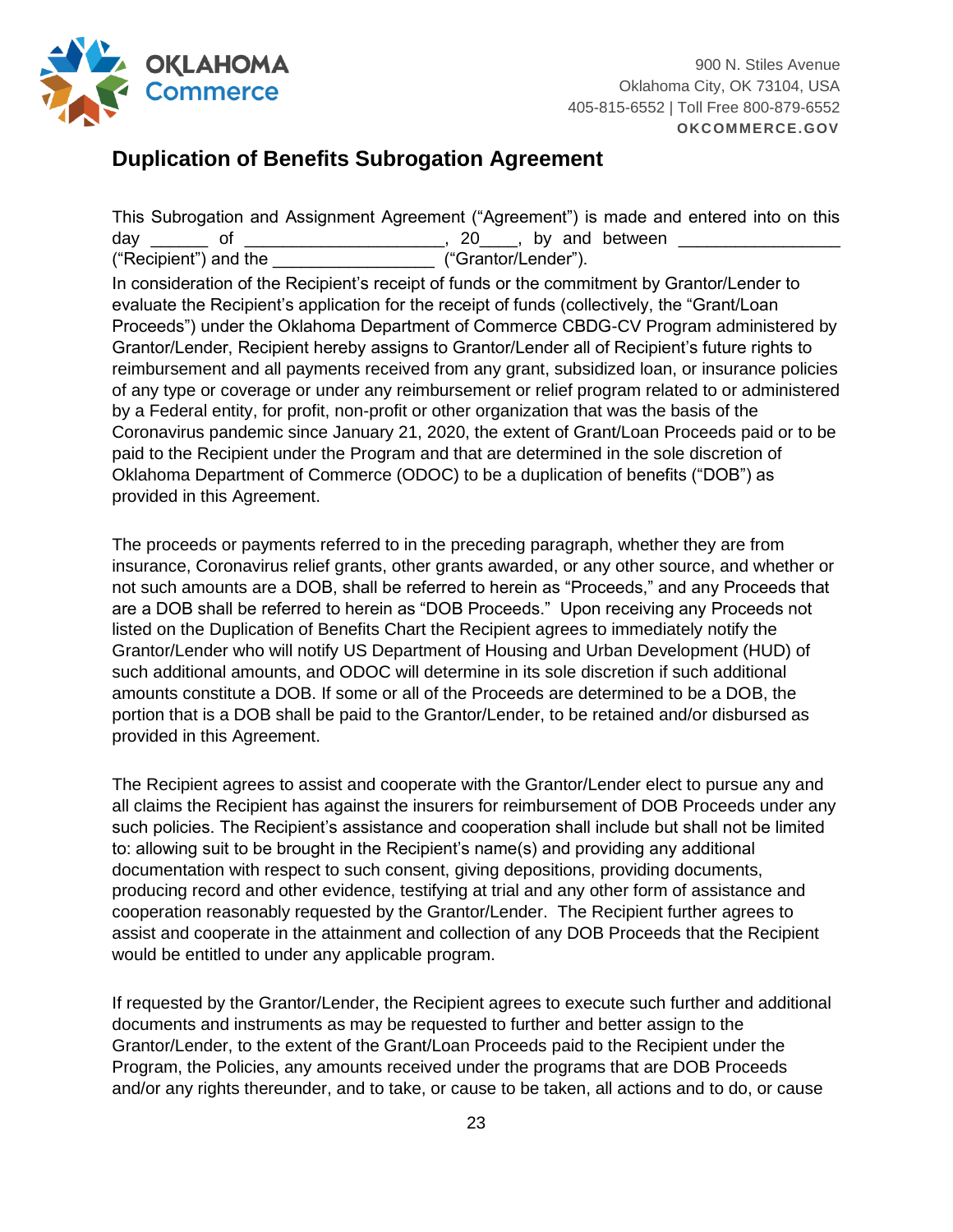to be done, all things requested by the Grantor/Lender to consummate and make effective the purposes of this Agreement.

The Recipient explicitly allows the Grantor/Lender to request of any company with which the Recipient held insurance policies, or for-profit or non-profit organizations or any other entity from which the Recipient has applied for or is receiving Proceeds, any non-public or confidential information determined by the Grantor/Lender to be reasonably necessary by the Grantor/Lender to monitor/enforce its interest in the rights assigned to it under this Agreement and give the Recipient's consent to such company to release said information to the Grantor/Lender.

If the Recipient (or any lender to which DOB Proceeds are payable to such lender, to the extent permitted by superior loan documents) hereafter receives any DOB Proceeds, the Recipient agrees to promptly pay such amounts to the Grantor/Lender, if the Recipient received Grant/Loan Proceeds under the Program in an amount greater than the amount Business would have received if such DOB Proceeds had been considered in the calculation of the Recipient's award.

In the event that the Recipient receives or is scheduled to receive any Proceeds not listed on its Duplication of Benefits Chart ("Subsequent Proceeds"), the Recipient shall pay such Subsequent Proceeds directly to the Grantor/Lender, and ODOC will determine the amount, if any, of such Subsequent Proceeds that are DOB Proceeds ("Subsequent DOB Proceeds"). Subsequent Proceeds in excess of Subsequent DOB Proceeds shall be returned to the Recipient. Subsequent DOB Proceeds shall be disbursed as follows:

If the Recipient has received full payment of the Grant/Loan Proceeds, any Subsequent DOB Proceeds shall be retained by the Grantor/Lender and remitted to ODOC.

If the Recipient has received no payment of the Grant/Loan Proceeds, any Subsequent DOB Proceeds shall be used by the Grantor/Lender to reduce payments of the Grant/Loan Proceeds to the Recipient, and all Subsequent DOB Proceeds shall be returned to the Recipient. If Recipient has received a portion of the Grant/Loan Proceeds, any Subsequent DOB Proceeds shall be used, retained and/or disbursed in the following order: (A) Subsequent DOB Proceeds shall first be used to reduce the remaining payments of the Grant/Loan Proceeds, and Subsequent DOB Proceeds in such amount shall be returned to the Recipient; and (B) any remaining Subsequent DOB Proceeds shall be retained by the Grantor/Lender and remitted to ODOC.

If the Grantor/Lender makes the determination that the Recipient does not qualify to participate in the Program or the Recipient determines not to participate in the Program, the Subsequent DOB Proceeds shall be returned to the Recipient, and this Agreement shall terminate.

Once the Grantor/Lender has recovered an amount equal to the Grant/Loan Proceeds paid to the Recipient, the Grantor/Lender will reassign to the Recipient any rights assigned to the Grantor/Lender pursuant to this Agreement.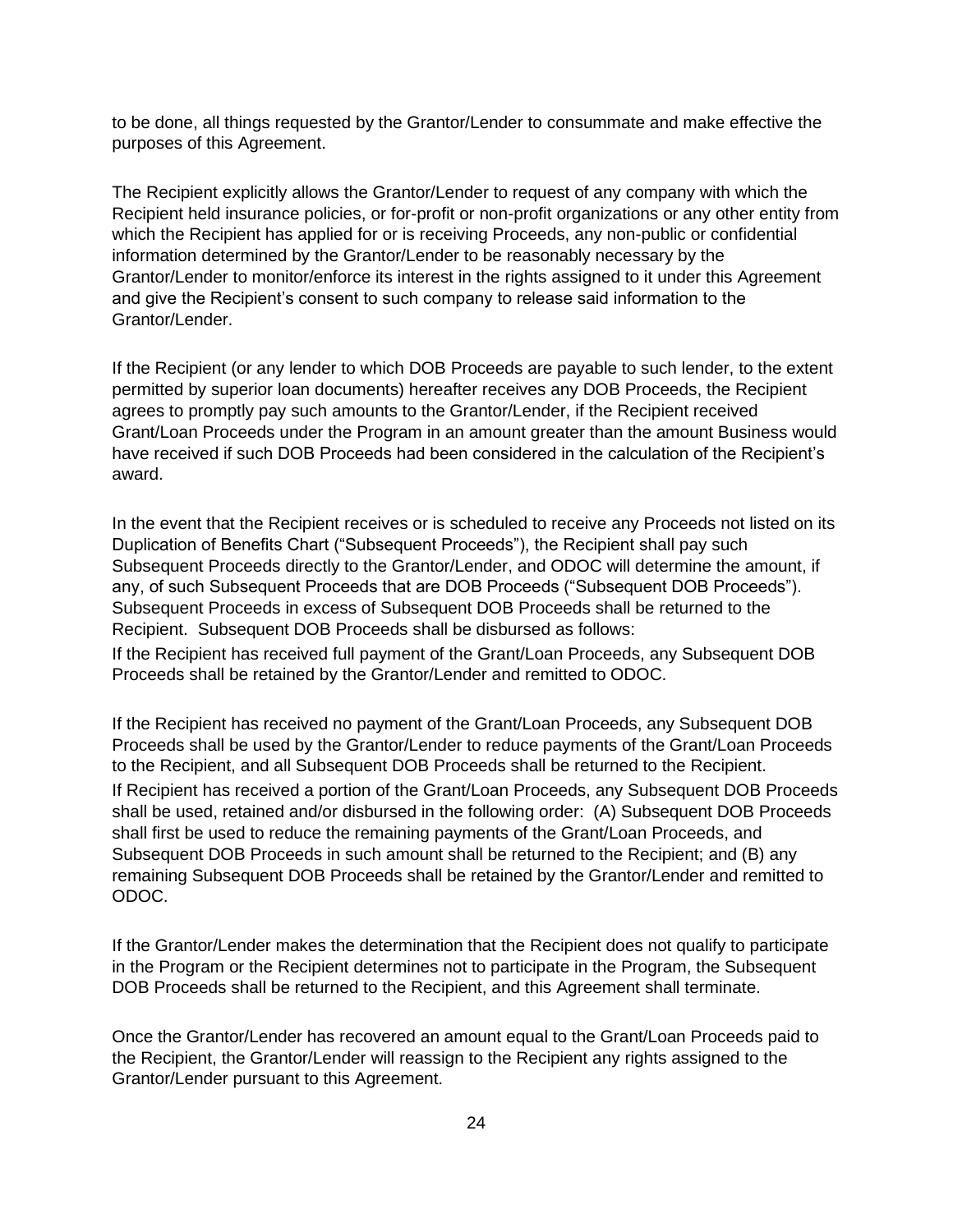

900 N. Stiles Avenue Oklahoma City, OK 73104, USA 405-815-6552 | Toll Free 800-879-6552 **OKCOMMERCE.GOV**

The Recipient represents that all statements and representations made by the Recipient regarding Proceeds received by the Grantor/Lender shall be true and correct as of the date of Closing.

NOTICE: The Recipient and the person executing this Agreement on behalf of the Recipient are hereby notified that intentionally or knowingly making a materially false or misleading written statement to obtain property or credit, including a mortgage loan, is a violation of 18 U.S. Code § 1010 and, depending upon the amount of the Grant/Loan Proceeds, is punishable by fine, imprisonment for up to two years, or both.

The person executing this Agreement on behalf of the Recipient hereby represents that he\she has received, read, and understands this notice of penalties for making a materially false or misleading written statement to obtain the Grant/Loan Proceeds.

In any proceeding to enforce this Agreement, the Grantor/Lender shall be entitled to recover all costs of enforcement, including actual attorney's fees. Any litigation that may arise involving this agreement shall take place in the District Court of Oklahoma or the Western District of the State of Oklahoma. The laws of the State of Oklahoma shall also apply to this agreement.

| <b>RECIPIENT</b>                                                                                                                                                                                                                    |
|-------------------------------------------------------------------------------------------------------------------------------------------------------------------------------------------------------------------------------------|
| [insert recipient name]                                                                                                                                                                                                             |
| By:____________________________                                                                                                                                                                                                     |
| Authorized Official: Authorized Section                                                                                                                                                                                             |
| <b>Title:</b> The contract of the contract of the contract of the contract of the contract of the contract of the contract of the contract of the contract of the contract of the contract of the contract of the contract of the c |
|                                                                                                                                                                                                                                     |

| <b>GRANTOR/LENDER:</b>                 |  |
|----------------------------------------|--|
| [insert name of administrative entity] |  |
| By:                                    |  |
| Name:                                  |  |
| Title:                                 |  |
|                                        |  |